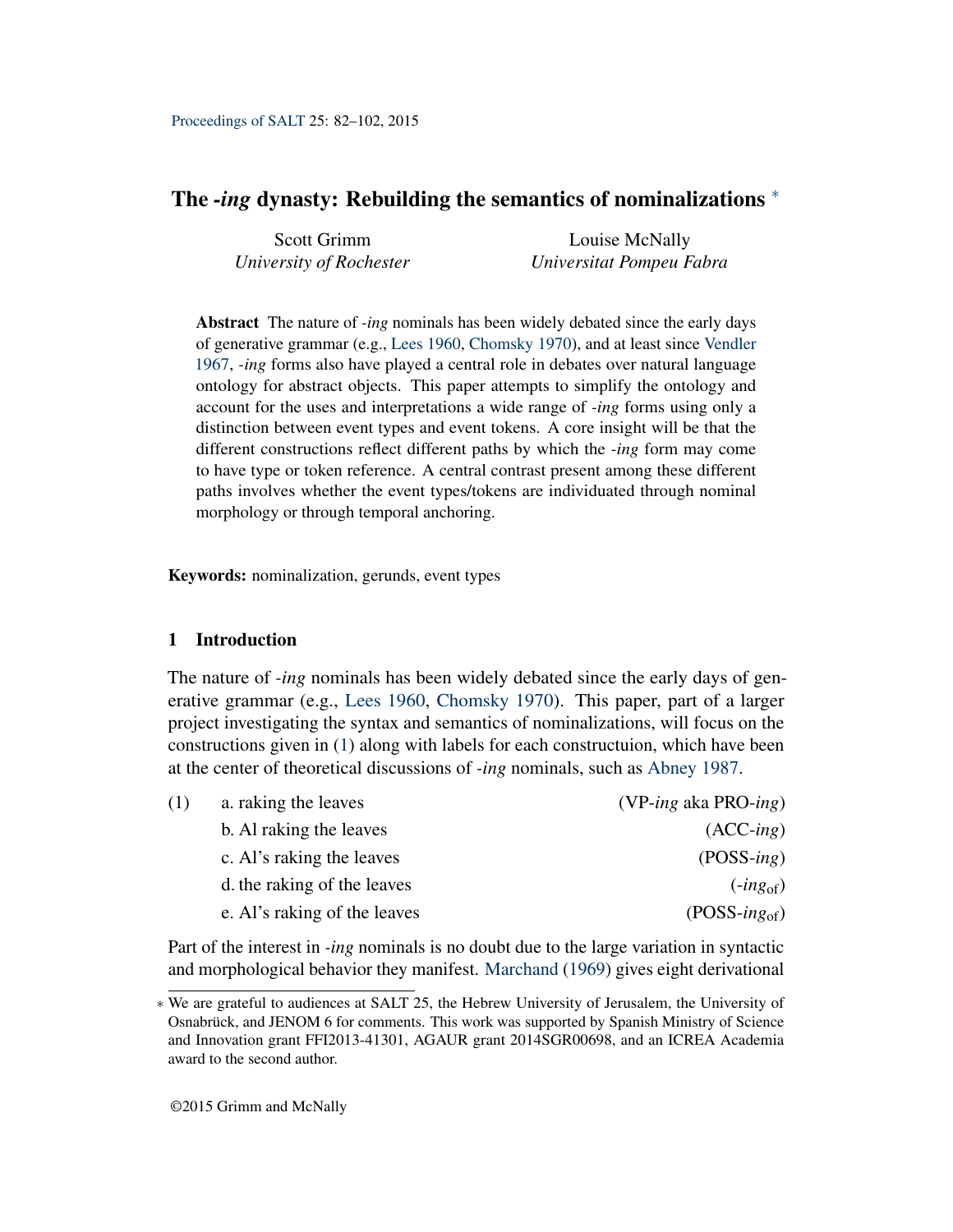processes that produce *-ing* words, such as deverbal adjectives (*charming*, *fascinating*) or denominal nouns of material (*planking*, *roofing*), while [Pullum & Zwicky](#page-19-2) [\(1999\)](#page-19-2) list twenty-five distinct syntactic constructions that use an *-ing*-inflected verb. A full account of *-ing* forms in their syntax, morphology, and semantics remains a challenge for the future. Yet even the syntactic and semantic analysis of just those *-ing* forms in [\(1\)](#page-0-0) has given rise to much controversy.

Since at least [Vendler](#page-20-0) [1967,](#page-20-0) interpretive differences between the forms have been treated by appeal to different sorts of abstract objects and, as such, *-ing* forms have played a central role in debates over natural language ontology. While there has traditionally been agreement that the nominal gerund forms in [\(1d–](#page-0-1)[1e\)](#page-0-2) refer to events, there has been far less consensus as to what sort of semantic object is at issue in the verbal gerund forms in [\(1a–](#page-0-0)[1c\)](#page-0-3). [Vendler](#page-20-1) [\(1975\)](#page-20-1) argues that the POSS-ing form in [\(1c\)](#page-0-3) designates a *fact*, which is distinct from a propositional entity. [Zucchi](#page-20-2) [\(1993\)](#page-20-2), disagreeing with some of the empirical claims put forth by Vendler, takes the POSS-ing form to designate a *state of affairs*, which in turn is a primitive object in the subdomain of propositional entities.<sup>[1](#page-0-4)</sup> [Portner](#page-19-3) [\(1992\)](#page-19-3) recasts the propositional analysis of verbal gerund *-ing* forms in a system that defines propositions terms of situations rather than possible worlds. Finally, a completely different perspective is given by [van Lambalgen & Hamm](#page-18-1) [\(2005\)](#page-18-1), working within their own particular event calculus. They argue that the ACC-*ing*, as in [1b,](#page-0-5) and POSS-*ing*, as in [1c,](#page-0-3) forms denote *fluents*, which are primitive time-dependent properties, while *-ing*of [\(1d\)](#page-0-1) and POSS-*ing*of [\(1e\)](#page-0-2) may denote either event types or tokens.

Despite the merits of these accounts, additional ontological objects such as facts, states of affairs as Zucchi defines them, and fluents are not otherwise motivated and have not been widely integrated elsewhere in semantic theory. This paper attempts to simplify the ontology and account for the different uses and interpretations of all of the *-ing* forms in [\(1\)](#page-0-0) using only a distinction between event types and event tokens. A core insight will be that the different constructions in [\(1\)](#page-0-0) reflect different paths by which the *-ing* form may come to have type or token reference. A central contrast present among these different paths involves whether the event types/tokens are individuated through nominal morphology or through temporal anchoring.

This investigation also parts ways with previous accounts in its empirical focus. Despite the hetereogenous theoretical views manifest in the accounts of *-ing* nominals, the data employed have largely been similar, following the original discussion in [Vendler](#page-20-0) [1967;](#page-20-0) namely, using single sentences with the *-ing* form typically in subject or direct object position. Our study points to the importance of examining these constructions in other sentential functions and in discourse.

<sup>1</sup> States of affairs, according to [Zucchi](#page-20-2) [\(1993:](#page-20-2) 207) differ from propositional entities in that they do "not have the property of truth or falsehood" and cannot be "objects of belief", but are objects of which one can be aware or informed.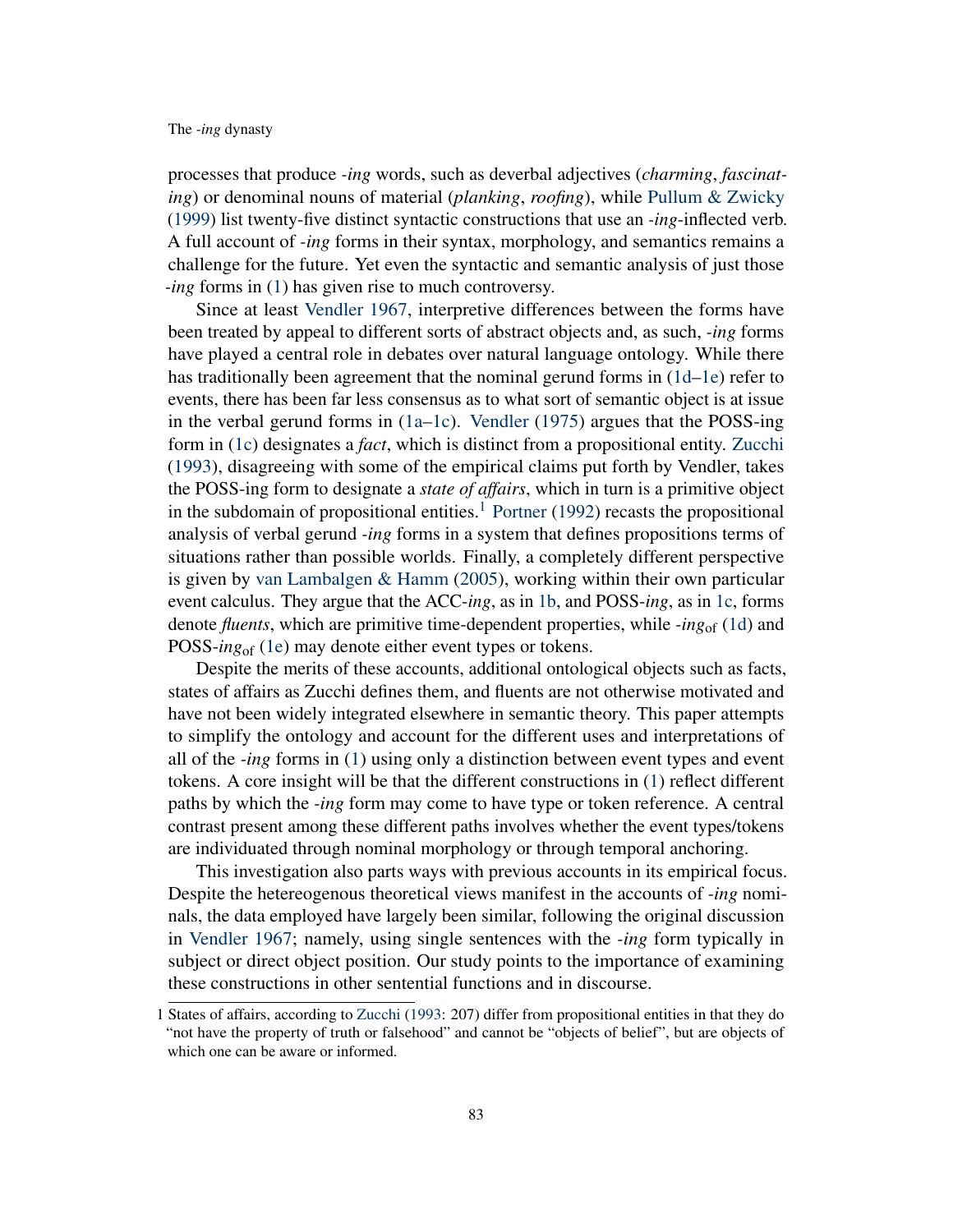The organization of the paper is as follows. In section [2,](#page-2-0) we re-examine the empricial characterization of *-ing* nominals based on an extensive corpus search. Section [3](#page-4-0) provides analyses of the constructions given in [\(1\)](#page-0-0), showing how they are related to each other and discussing some of the predictions made by our reconstruction of the family of *-ing* constructions. We take stock in section [4](#page-15-0) and point to connections between our analysis and recent treatments of nominalization phenomena in Spanish and Romanian.

### <span id="page-2-0"></span>2 The landscape of *-ing* forms

Although the investigation of *-ing* form has a distinguished history, the empirical study of the use and occurrence of *-ing* forms has been rather restricted. In reexamining the syntax and semantics of nominalizations, we have endeavoured to achieve a more global understanding of the usage patterns, with the hope that this would provide further insight into the semantic foundations of nominalization. Through systematic corpus work, we found that indeed there is a far wider range of uses of *-ing* forms than treated in the literature.

We examined all uses of the *-ing* forms in 40 different verbs in the Brown Corpus [\(Francis & Kucera](#page-18-2) [1979\)](#page-18-2). The verbs were chosen to represent a sample of different argument realization types. In particular, we culled verbs from the list used in The Leipzig Valency Classes Project [\(http://www.eva.mpg.de/lingua/valency/files/](http://www.eva.mpg.de/lingua/valency/files/database_manual.php) [database\\_manual.php\)](http://www.eva.mpg.de/lingua/valency/files/database_manual.php). We excluded from consideration *-ing* forms appearing in the progressive (*is singing*) or as a prenominal modifier (*the singing nuns*). Table [1](#page-4-1) displays a summary of the distribution of 869 tokens of *-ing* nominalizations in the Brown Corpus.<sup>[2](#page-0-4)</sup>

Several distributional asymmetries are visible in the data. First, the vast majority (82%) of *-ing* forms occurred with no overt determiner or subject. This is in contrast to much greater attention which has been given to configurations as in [\(1b–](#page-0-5)[1e\)](#page-0-2), where a determiner or possessive "subject" is present. One of the literature's central concerns is understanding how "subjects" are realized in nominalizations, whether in ACC-*ing* or POSS-*ing* configurations. Yet the combined total of these forms is only 8%. Second, 85% of the naturally-occurring examples in our sample occurred outside of argument positions: mainly with prepositions (*by reading the letter*) or connectives (*while raking*), or as adverbial adjuncts as in [\(2\)](#page-2-1) or [\(3\)](#page-3-0).

<span id="page-2-1"></span><sup>2</sup> The table provides a simplified version of our data analysis in order to permit better readability. For instance, we further distinguished between *-ing* forms occurring with determiners or possessives with and without an *of*-phrase. Note that we also counted bare *-ing* forms (*singing*) separately; see the Bare column. Similarly, several minor syntactic contexts have been excluded here, such as when an *-ing* form follows a semi-auxiliary or verbs like *start* or *help*.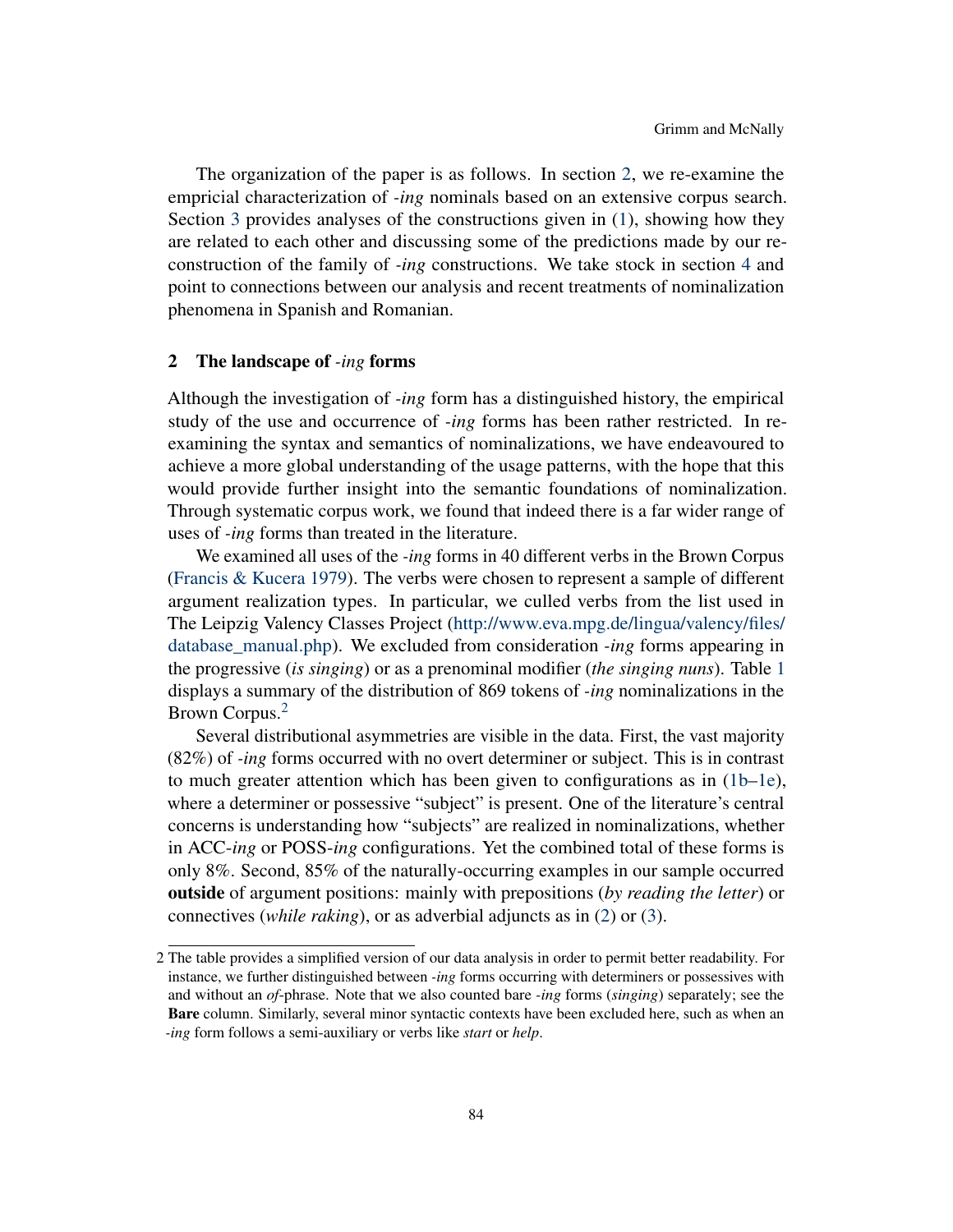- (2) He saw Mose squatting by the hearth, breaking up hardtack into a pan. (Brown K11)
- <span id="page-3-0"></span>(3) Isaac Pitt, one of the men from Lincoln, had taken a musket ball in his belly; and though he had found the strength to run with us, now he collapsed and lay on the ground, dying, the Reverend holding his head and wiping his hot brow. (Brown K09)

Again, this contrasts with most of the literature on nominalizations, which has focused on *-ing* nominals in argument positions. For instance, all of the examples of nominalization in [Kratzer](#page-18-3) [1996](#page-18-3) are in argument position. Finally, while verbal gerund forms, such as in  $(1a-1c)$  $(1a-1c)$ , and nominal gerund forms, such as in  $(1d-1e)$  $(1d-1e)$ , have received roughly equal attention in the nominalization literature, there is far greater use of verbal gerund forms as opposed to nominal gerund forms, which only constitute 10.6% of the total (excluding bare forms as well as .4% of the POSS-*ing* forms which are clearly verbal, possessing direct arguments).

This preliminary investigation of the distribution of *-ing* forms revealed a range of ways in which the different constructions in [\(1\)](#page-0-0) contrast, which in turn provide crucial, and to our knowledge novel, indications of the semantic content of *-ing* forms. We detail two of these contrasts to which we will return in our analysis of *-ing* forms in section [3.](#page-4-0)

First, we found a variety of *-ing* forms in prepositional phrases accompanying nouns with very specific selectional preferences. For instance, while *capable* systematically accepts VP-*ing* forms, it accepts definite *ing*of only in very specific contexts, as shown in [\(4\)](#page-3-1). The definite form *the raking of the leaves* in [\(4b\)](#page-3-2) is only possible when the task of raking leaves is already established in the discourse. This is not unique to *capable*, but rather is visible in a range of other cases such as *the technique of*, *his way of*, or *has the effect of*.

- <span id="page-3-2"></span><span id="page-3-1"></span>(4) a. Al is capable of raking leaves
	- b. ??Al is capable of the raking of the leaves

A second contrast is that only VP-*ing* and ACC-*ing* appear as sentential adjuncts. For example, the substitution of other *-ing* forms in [2](#page-2-1) results in infelicity.

- (5) a. ??He saw Mose squatting by the hearth, the breaking up of hardtack into a pan.
	- b. ??...he...lay on the ground..., the Reverend's/the holding (of) his head and wiping (of) his hot brow.

In sum, despite the deep literature on nominalizations, a range of uses of nominalizations and distributional contrasts have been left unexamined, providing a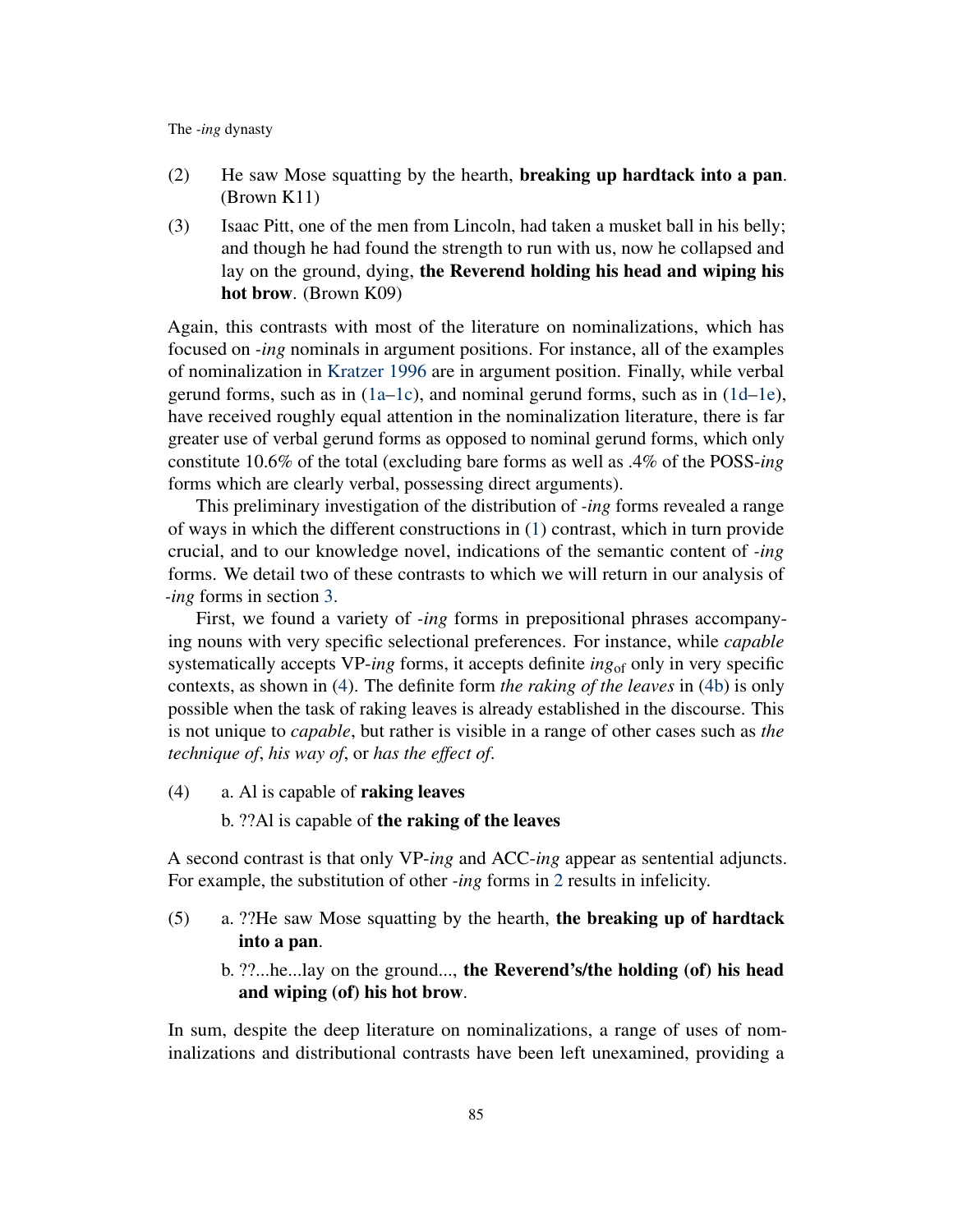Grimm and McNally

| <b>Function</b>             | $VP$ -ing | $ACC$ -ing | <b>Bare</b> | $\mathbf{Det}$ -ing | <b>Poss</b> | <b>Total</b> |
|-----------------------------|-----------|------------|-------------|---------------------|-------------|--------------|
| Nominative Subject          | 0.012     | 0.003      | 0.016       | 0.021               | 0.002       | 0.054        |
| <b>Accusative Object</b>    | 0.026     | 0.022      | 0.003       | 0.030               | 0.006       | 0.087        |
| Adverbial Adjunct           | 0.274     | 0.016      | 0.001       | 0.003               | 0.000       | 0.294        |
| Following Unselected Prep.  | 0.244     | 0.014      | 0.037       | 0.014               | 0.003       | 0.312        |
| Following Selected Prep.    | 0.105     | 0.006      | 0.013       | 0.016               | 0.004       | 0.144        |
| <b>Following Connective</b> | 0.032     | 0.002      | 0.005       | 0.001               | 0.000       | 0.040        |
| Nominal Modifier            | 0.033     | 0.000      | 0.000       | 0.000               | 0.000       | 0.033        |
| <b>Secondary Predicate</b>  | 0.015     | 0.001      | 0.000       | 0.000               | 0.000       | 0.016        |
| <b>Predicate Nominal</b>    | 0.001     | 0.001      | 0.001       | 0.010               | 0.000       | 0.013        |
| <b>Purpose Clause</b>       | 0.003     | 0.000      | 0.000       | 0.000               | 0.000       | 0.003        |
| <b>Total</b>                | 0.745     | 0.065      | 0.076       | 0.095               | 0.015       | 0.996        |

# <span id="page-4-1"></span>Table 1 Distribution (in %) of *-ing* construction type by syntactic context

number of puzzles. As we proceed we will build up an analysis which will address nominalizations in these contexts, as well as connect with the semantic contrasts previously observed in the literature.

### <span id="page-4-0"></span>3 Analysis

# 3.1 The foundation: Event kinds and tokens

Our analysis divides *-ing* forms into two large categories: those built up from nouns (nominal) and those built up from verbs (verbal). We refer to as *nominal* all and only those *-ing* forms whose theme participant is never expressed with a direct DP, but rather appears introduced by *of* ; we refer to as *verbal* those *-ing* forms that take DPs not flagged by any preposition.[3](#page-0-4) That is, we group together -*ing*of and POSS-*ing*of as nominal, and PRO-*ing*, ACC-*ing*, and POSS-*ing* as verbal. Note that some forms will not be easily identifiable as belonging to the nominal or verbal subcategory, e.g., those with no complements at all; however, we do not consider this a problem.

Our analysis builds on two key ingredients. The first is the idea, going back at least to [Carlson](#page-17-1) [\(1977\)](#page-17-1), that natural language ontology includes both kinds (or

<sup>3</sup> We do not discard the possibility of a more elegant analysis that unifies the two *-ing* forms in some way. However, as our main goal here is to put order in the relationship between the constructions in [\(1\)](#page-0-0), for lack of space we set aside the logically prior issue of how an *-ing* form ends up being licensed for use both with *of*-introduced DPs and with directly introduced DPs, and simply assume ambiguity.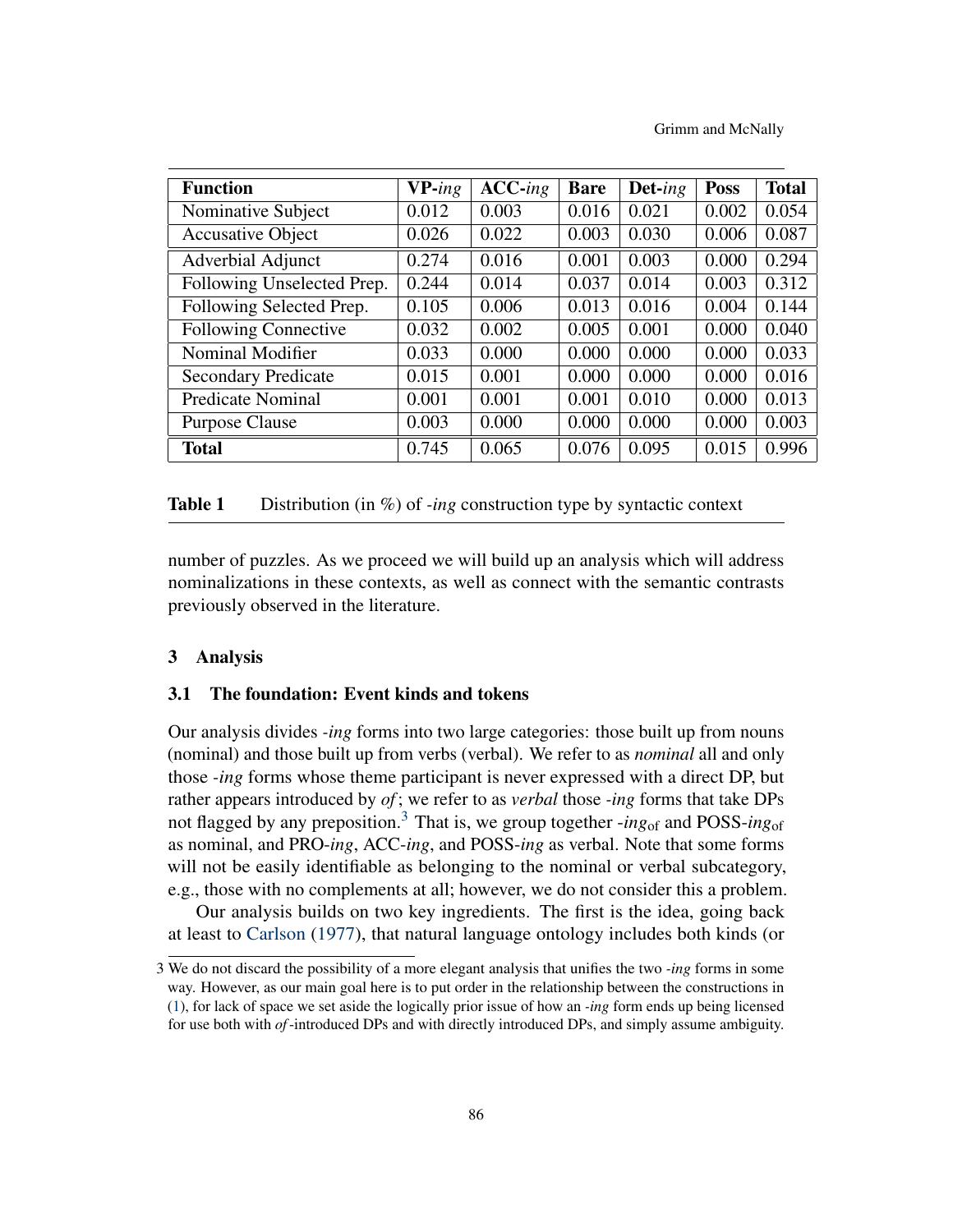types–we use the terms interchangeably here) and tokens.<sup>[4](#page-0-4)</sup> Crucially, this distinction is relevant across the subsorts of the entity domain: in addition to being able to refer to kinds of objects alongside token objects, we can refer in an analogous fashion to kinds of events alongside token events, where we use the term *event* in a maximally general way, to include not only processes and telic changes but also states. This should not be surprising insofar as kinds correspond to abstract categories that we form in our experience with the world, and we arguably categorize eventualities just as we categorize other sorts of individuals such as cups or fire fighters (including into categories as specific as, e.g., the category of eventualities of Eric Clapton playing the guitar, which will include many tokens that have occurred in many places at many times).

Carlson developed his ontology as part of an analysis of kind reference and genericity in English. Since then, however, kinds, and also event kinds, have come to play a role in the analysis of a variety of other linguistic phenomena. The notion of event kind is close to the notion of situation type developed in Situation Semantics (e.g., [Barwise & Perry](#page-17-2) [1983\)](#page-17-2), which was driven in part by the goal of providing an alternative to possible worlds-based accounts of propositional attitudes. More recently, event kinds have been appealed to extensively in the analysis of different kinds of nominal and verbal modification (see, e.g., [Landman & Morzycki](#page-19-4) [2003,](#page-19-4) [Gehrke & McNally](#page-18-4) [2011,](#page-18-4) [Gehrke](#page-18-5) [2012,](#page-18-5) and references cited in these works). In short, though space precludes extended argumentation for the notion of event kinds, we consider the notion sufficiently well motivated to be used here.

A second key ingredient to the analysis is an extension of the approach to the syntax/semantics interface of kind vs. token-level expressions within the determiner phrase (DP) proposed in [Zamparelli](#page-20-3) [1995.](#page-20-3) Zamparelli proposed that common nouns denote Carlsonian kinds, rather than sets of entities, as is commonly assumed. Common nouns come to denote sets only through type-shifting processes licensed by different sorts of functional structure or morphology. We will use a version of this analysis both for nominal and verbal *-ing* forms.

### 3.2 Nominal *-ing* forms

With these elements in hand, we turn to the analysis of nominal gerunds. As mentioned above, following [Zamparelli](#page-20-3) [\(1995\)](#page-20-3) we take common nouns, including *-ing* forms, to denote kinds, a sort of atomic entity. We represent these logically as fully spelled out constants (e.g., **raking**). We posit here that the type shifters that Zamparelli proposed to convert kinds to either token-level descriptions or

<sup>4</sup> Following Carlson, we model kinds as atomic entities, though see [McNally](#page-19-5) [2014](#page-19-5) for discussion of how to connect the formal semantic notion of kind both to notions in more conceptual approaches to meaning and to literature on concepts.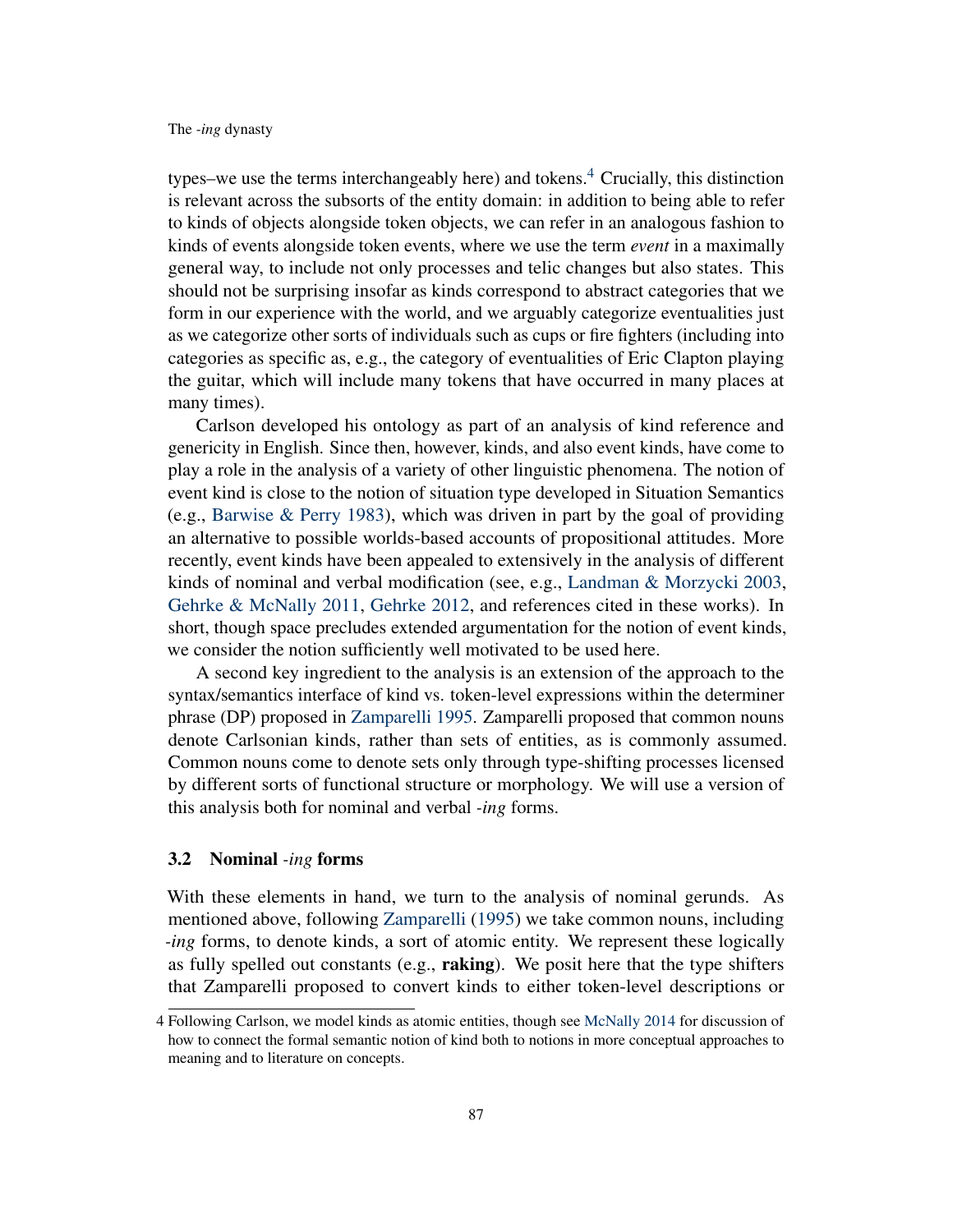descriptions of subkinds (e.g., *three wines* to refer to three varieties of wine) are introdued via number morphology. Thus, a singular-marked *-ing* form like *raking* will have the representations in [\(6\)](#page-6-0), where NumP stands for Number Phrase, i.e., a number-marked expression, and  $e_k$  in [\(6b\)](#page-6-1) stands for an event kind.

<span id="page-6-1"></span><span id="page-6-0"></span>(6) a.  $\lbrack \text{NumP} \text{ taking} \rbrack$ :  $\lambda e[\mathbf{R}(e, \mathbf{raking})]$ b.  $\left[\text{Number of the image shows } \lambda e_k \forall z \Box[\mathbf{R}(z, e_k) \rightarrow \mathbf{R}(z, \mathbf{raking})]\right]$ 

Note that in [\(6\)](#page-6-0) we do not assign any arguments to the *-ing* form that would correspond to the participants in the event it describes. In this we depart from much of the syntax literature, which attributes argument structure to at least certain kinds of event nominalizations (e.g., [Grimshaw](#page-18-6) [1990,](#page-18-6) [Alexiadou](#page-17-3) [2001,](#page-17-3) among many others). Rather, based on results of a study reported in [Grimm & McNally](#page-18-7) [2013,](#page-18-7) we adopt Dowty's [1989](#page-18-8) conjecture that all nouns have a neo-Davidsonian denotation on which they denote 1-place properties of eventualities and all participants are treated as *adjuncts* (see also [Zucchi](#page-20-2) [1993\)](#page-20-2).<sup>[5](#page-0-4)</sup> [Grimm & McNally](#page-18-7) [2013](#page-18-7) provides corpus-based evidence showing that for *-tion* and *-ment* nominalizations, the empirical claims in the literature for treating theme-expressing *of*-phrases as arguments do not withstand scrutiny. For example, the putative obligatoriness of the *of*-phrase in [\(7a\)](#page-6-2) in fact reflects discoursal, rather than syntactic, requirements, as shown by the existence of attested examples such as [\(7b\)](#page-6-3).

- <span id="page-6-3"></span><span id="page-6-2"></span>(7) a. The destruction \*(of Rome) by Caesar
	- b. How does a country recover from 40 years of destruction by an unchallenged tyrant? (Newsweek)

Similarly, though it has been claimed that the possibility of adverbial modifiers in examples like [\(8a\)](#page-6-4) supports the presence of a verbal projection within *-ing* nominals, [Payne, Huddleston & Pullum](#page-19-6) [\(2010\)](#page-19-6) demonstrate that adverbials can post-modify non-eventive nouns, as in [\(8b\)](#page-6-5).

- <span id="page-6-5"></span><span id="page-6-4"></span>(8) a. The shutting of the gates regularly
	- b. The unique role globally of the Australian Health Promoting Schools Association ...

Thus, on our account, -*ing*of sub-phrases such as *raking of the leaves* are simply NumPs with *of*-PP adjuncts. These NumPs may be event-token denoting or event- (sub)kind denoting, as [\(9a\)](#page-7-0) and [\(9b\)](#page-7-1) respectively illustrate.

<sup>5</sup> As we discuss in the next section, we will *not* make this assumption for verbal *-ing* forms, again following Dowty.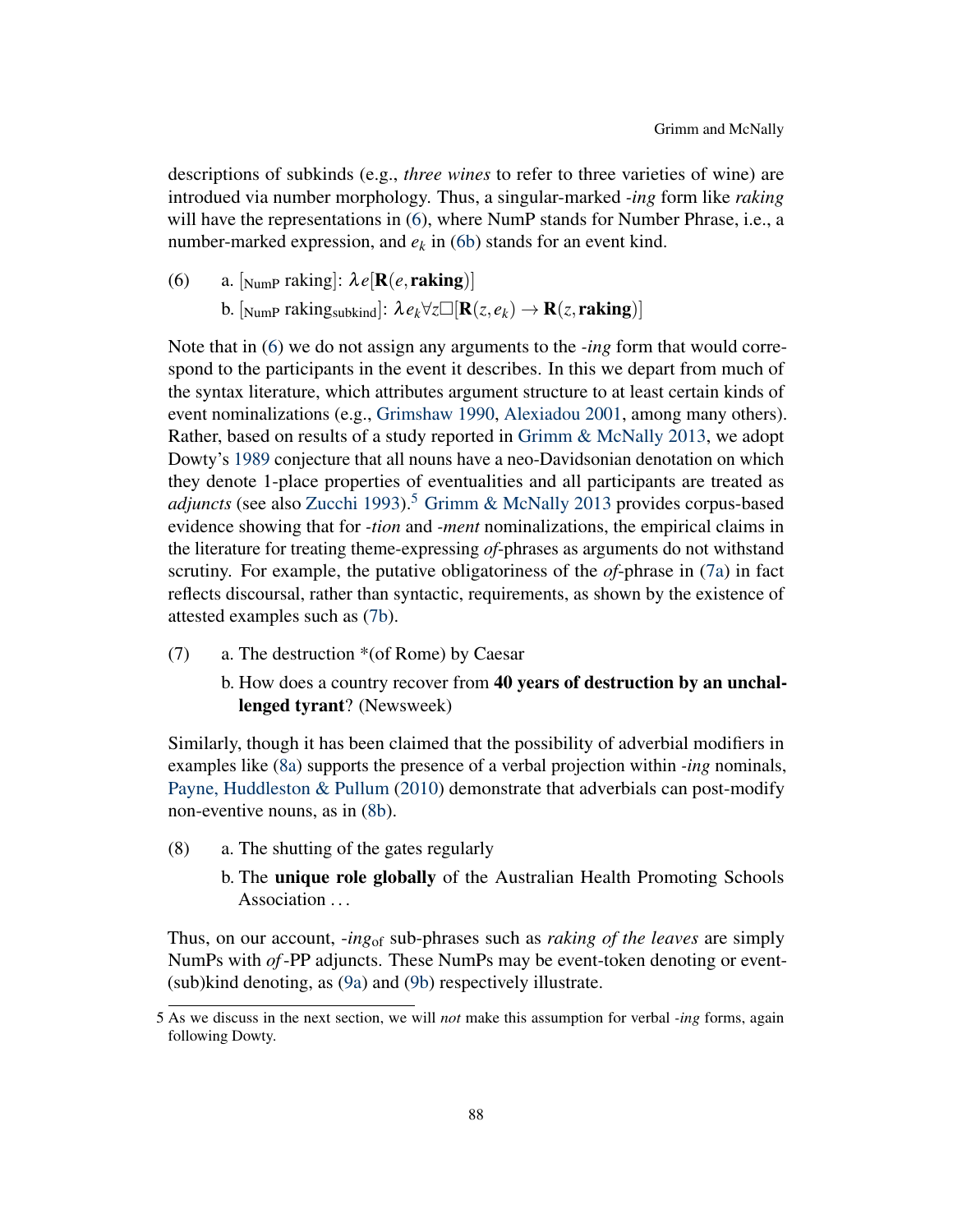- <span id="page-7-1"></span><span id="page-7-0"></span>(9) a. The changing of the diaper was definitely the funniest. I laughed the whole time. (Comment on a video of a specific diaper changing event at https://www.youtube.com/watch?v=r-UUK76fX\_I)
	- b. The changing of diapers will occur in a space that contains a hand washing facility. (Part of the Diapering Policy at http://www.nelsd.org/ Diapering.aspx)

Accordingly, we treat the *of*-phrase as an adjunct which introduces an underspecified relation  $R_i$ , e.g.,  $\lambda x[R_i(x, \iota y[\mathbf{R}(y, \text{leaves})]],$  following [Partee](#page-19-7) [\(1997\)](#page-19-7) among others. The value for this relation will be picked up from the relations made available by the descriptive content of the *-ing* form, which we will notate through subscripting.

As set-denoting expressions, nominal *-ing* forms combine straightfowardly with determiners, as shown in [\(10\)](#page-7-2), where we treat the definite article as contributing the iota operator. The *-ing*<sub>of</sub> form is thus represented as in [\(10b\)](#page-7-3).

<span id="page-7-3"></span><span id="page-7-2"></span>(10) a. *the*:  $\lambda P \iota x[P(x)]$ 

b.  $[pp]$  the  $[xv]$ <sub>Nump</sub> raking (of the leaves)]]]:  $\mathcal{L}e[\mathbf{R}(e, \mathbf{raking}) \wedge R_{\text{theme}}(e, \mathcal{L}y[\mathbf{R}(y, \mathbf{leaves})])]$ 

The derivation of POSS-*ing*of is exactly parallel. For the possessive construction, we use the analysis of extrinsic possession in [Barker](#page-17-4) [1995,](#page-17-4) which he proposed for cases where the possessee noun was not relational. Barker proposed that possessive constructions were DPs headed by a null possessive morpheme  $(\emptyset_{\text{[poss]}})$ , which introduced a contextually-valued possession relation  $\pi(x, y)$  as shown in [\(11a\)](#page-7-4); his syntactic rules ensured that the output of  $\varnothing_{\text{[poss]}}$  applied to some nominal would then combine with an *'s*-marked DP, where *'s* is semantically empty. Thus, a phrase like *Al's raking of the leaves* is represented as in [\(11b\)](#page-7-5).

<span id="page-7-5"></span><span id="page-7-4"></span>(11) a.  $\varnothing_{\text{[poss]}}$ :  $\lambda P \lambda x \lambda y[\pi(x, y) \wedge P(y)]$ b.  $[pP A]$ 's  $[p' \ \theta_{[poss]}$  [Nump raking (of the leaves)]]]:  $\lambda e[\pi(\mathbf{a}, e) \wedge \mathbf{R}(e, \mathbf{raking}) \wedge R_{\text{theme}}(e, \iota y[\mathbf{R}(y, \mathbf{leaves})])]$ 

On this analysis, [\(11b\)](#page-7-5) is analgous to an ordinary possessive DP like *Al's hat*.

### 3.3 Verbal *-ing* forms

We now turn to verbal *-ing*. While, under the account here, the path taken by nominal *-ing* forms to becoming referring expressions involves Number, the path that can be taken by verbal gerunds is not uniform: it may involve interaction with tense or, alternatively, combination with certain determiners. Like nominal *-ing* forms, the verbal forms may be both kind- and token-referring. Before we illustrate these distinct paths, however, we first lay out our basic assumptions about the verbal forms.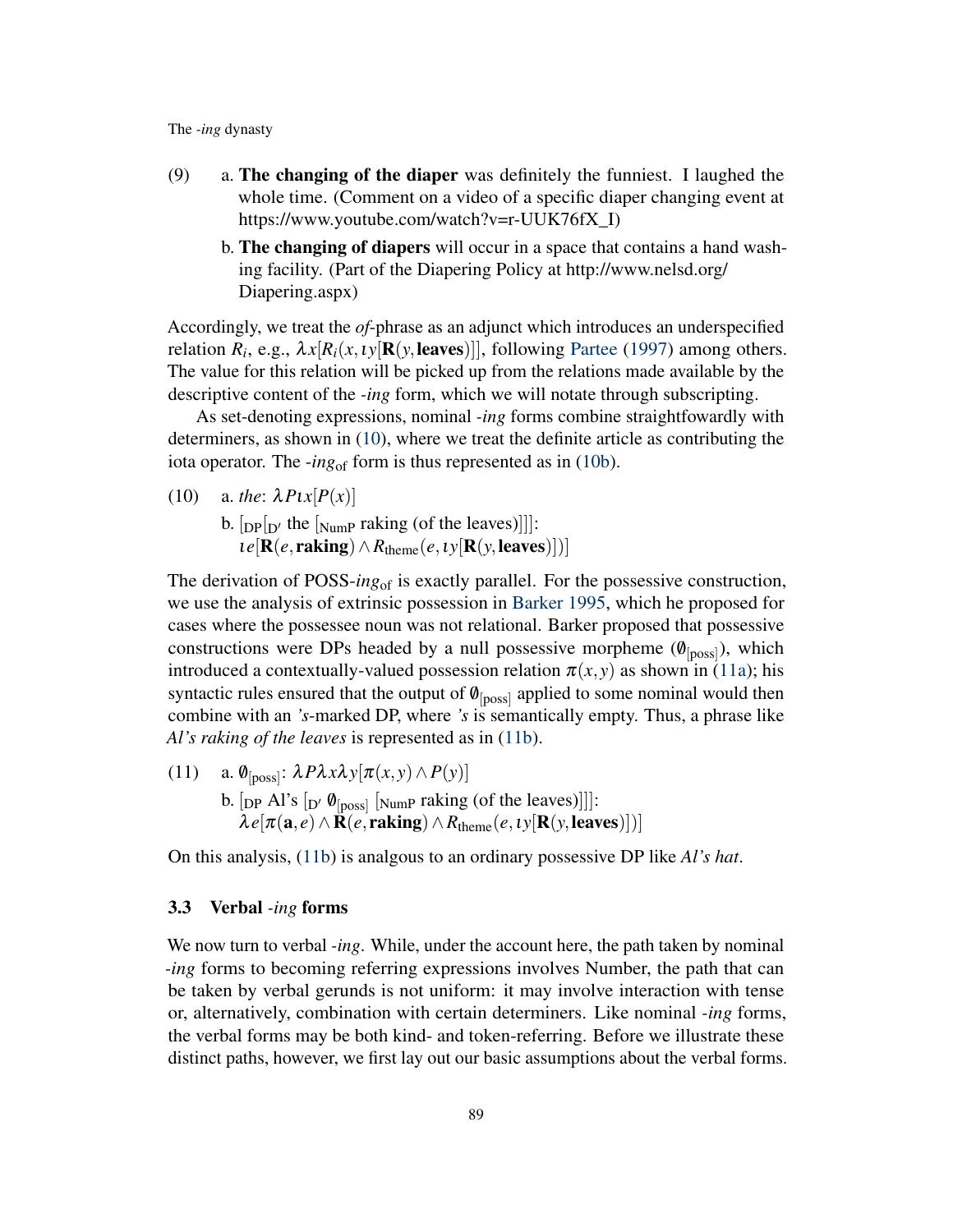As mentioned in footnote 5, we adopt [Dowty'](#page-18-8)s [\(1989\)](#page-18-8) conjecture that verbs, unlike nouns, do have an ordered argument denotation.<sup>[6](#page-0-4)</sup> Accordingly, the representation of verbal *-ing* forms will be more complex, as illustrated in [\(12a\)](#page-8-0) using *singing the song*. Specifically, we shift the type of singing from that of an event kind to a description of event kinds, using a version of [Chierchia'](#page-18-9)s [\(1998\)](#page-18-9) predicativizing ∪ functor, of type  $\langle e_k, \langle e_k, t \rangle \rangle$ , in order to make it possible to add the arguments. The saturation of the theme argument results in a property of event kinds that is applicable to whatever bears the role of the external argument, as shown in [\(12b\)](#page-8-1) (note that here and afterwards we abbreviate the representation of definite DPs that are not crucial to our main point, such as *the song*, with single letter constants such  $as s$ ).

<span id="page-8-1"></span><span id="page-8-0"></span>(12) a. [v singing]:  $\lambda y \lambda x \lambda e_k$ [ $\cup$ **singing**( $e_k$ )  $\wedge$ **Theme**( $y, e_k$ )  $\wedge$ **Agent**( $x, e_k$ )] b. [<sub>VP</sub> singing the song]:  $\lambda x \lambda e_k$ [ $\cup$ **singing** $(e_k) \wedge$ **Theme**(**s**,  $e_k$ )  $\wedge$ **Agent**(*x*,  $e_k$ )]

The representation in [\(12b\)](#page-8-1) will serve as the basis upon which we illustrate the various verbal *-ing* forms. We first give an analysis for forms where the subject is not realized, i.e., VP-*ing*, then turn to the forms where the subject is realized by an accusative DP (both in section [3.3.1\)](#page-8-2). We address cases where the VP combines with different deteriminers, notably possessives, in section [3.3.2.](#page-11-0)

### <span id="page-8-2"></span>3.3.1 Temporal anchoring of verbal *-ing*

VP-*ing* permits multiple uses; here we focus on two uses in subject position, illustrated in [\(13\)](#page-8-3). We first discuss the derivation of the example in [\(13a\)](#page-8-3) before turning to the generic-flavored [\(13b\)](#page-8-4).

- <span id="page-8-4"></span><span id="page-8-3"></span>(13) a. Singing the song upset Mary.
	- b. Singing the song is a patriotic duty.

*Singing the song* begins as a property of event kinds, but the resulting interpretation in [\(13\)](#page-8-3) is that a *particular event* of singing the song upset Mary. We propose that the entailment of a token singing event is achieved through the entailments that arise from it serving as the subject of the past-tense episodic predicate. [\(14\)](#page-8-5) provides the denotations for *singing the song* and *upset Mary*, before the addition of tense.

<span id="page-8-5"></span>(14) a. *singing the song*:  $\lambda e_k$ <sup>[∪</sup>**singing**( $e_k$ )  $\wedge$  **Theme**( $s$ ,  $e_k$ )  $\wedge$  **Agent**( $y_i$ ,  $e_k$ )] b. *upset Mary*:  $λxλe'$  $\ell_k^{\prime}$ [ $\cup$ upset $(e_k^{\prime})$  $\mathbf{z}_k^{\prime}$ )  $\wedge$  **Theme**(**m**,  $e_k^{\prime}$  $h_k$ <sup>*(x,e'<sub>k</sub>*)</sub> ∧ **Agent**(*x,e'<sub>k</sub>*)</sup>  $'_{k})]$ 

<sup>6</sup> The arguments for making this assumption go beyond the scope of this work. For present purposes, we limit ourselves to observing that it is the predominant assumption concerning verb semantics, and in any case arguably less controversial than the position we take on nominal argument structure.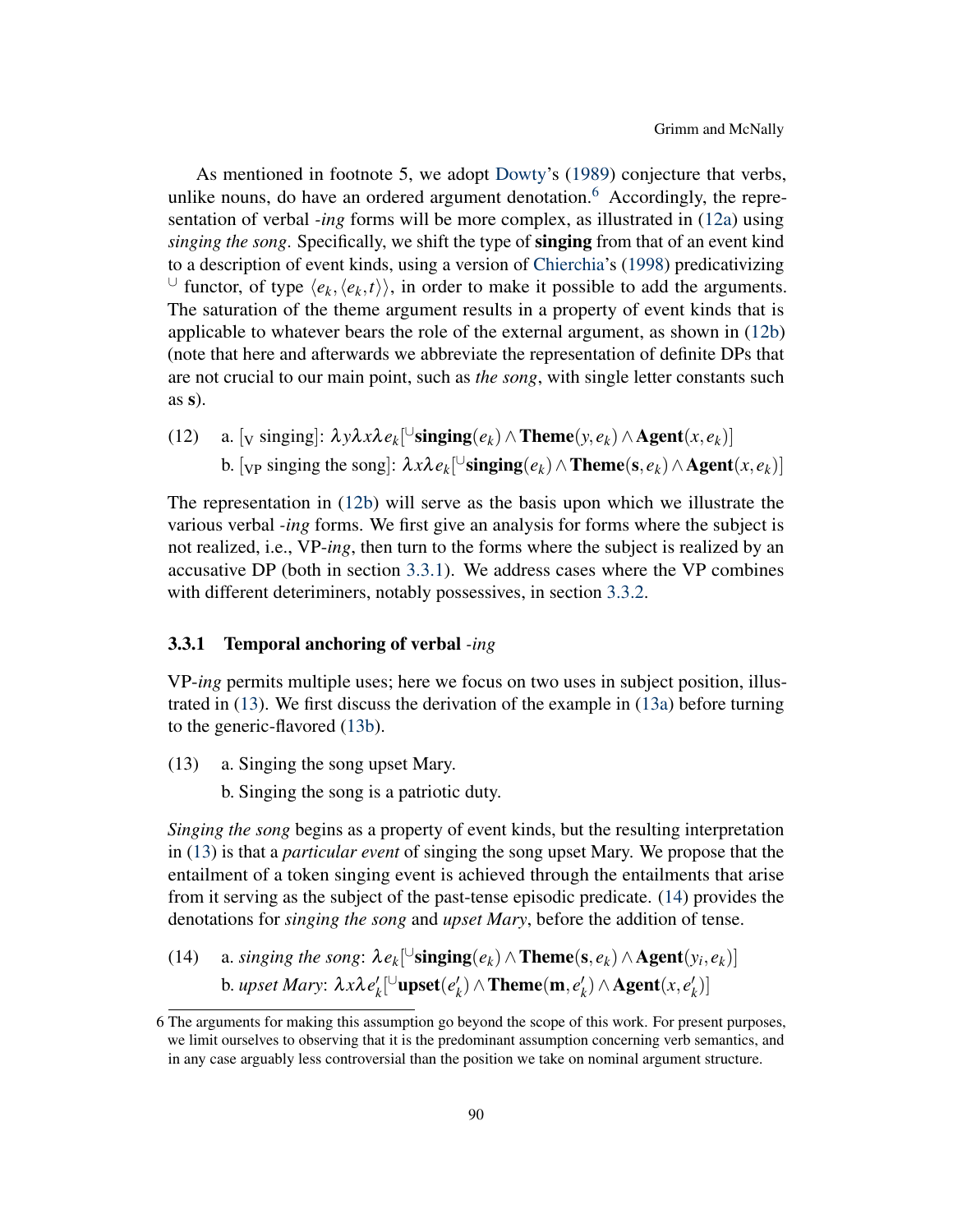Three comments on [\(14\)](#page-8-5) are necessary. First, we treat the main predicate *upset Mary* as a property of event kinds.<sup>[7](#page-0-4)</sup> Second, the variable representing the subject argument, *x*, ranges over ordinary entities and events, both tokens and types. Finally, we assume that the subject variable of VP-*ing*, *y<sup>i</sup>* , may be left free to be contextually valued, as opposed to being obligatorily controlled. Although, for instance, [Kratzer](#page-18-3) [\(1996\)](#page-18-3) claims that in examples like [\(15a\)](#page-9-0) Maria must be interpreted as the agent, therefore suggesting obligatory control, examples like [\(15b\)](#page-9-1) show that control is not obligatory: the misunderstander in this case need not be Maria.

- <span id="page-9-1"></span><span id="page-9-0"></span>(15) a. Killing her cat upset Maria.
	- b. Misunderstanding Gödel's/her proof upset Maria.

It is not possible to directly compose the two representations in [\(14\)](#page-8-5), for the main predicate *upset Mary* requires an individual (be it eventive or not), while *singing the song* provides a *property* (in this case, of event kinds). Though there is more than one way to solve this mismatch, here we use [Chierchia'](#page-18-9)s [\(1998\)](#page-18-9) $\cap$ -operator to turn the property into its entity correlate.

<span id="page-9-2"></span> $(16)$   $\bigcap (\lambda e_k [ \cup \text{singing}(e_k) \wedge \text{Theme}(s, e_k) \wedge \text{Agent}(y_i, e_k)] )$ 

[\(16\)](#page-9-2) can combine directly with the representation for *upset Maria* as follows:

(17)  $\lambda x \lambda e'_k$  $\ell_k^{\prime}$ [ $\cup$ upset $(e_k^{\prime})$  $\mathbf{z}_k^{\prime}$ )  $\wedge$  **Theme**(**m**,  $e_k^{\prime}$  $h_k$ <sup>*(x,e'<sub>k</sub>*)</sub> ∧ **Agent**(*x,e'<sub>k</sub>*)</sup>  $\binom{k}{k}$ ] $(\cap \lambda e_k$ [∪singing $(e_k)$ ∧  $\mathbf{Theme}(\mathbf{s}, e_k) \wedge \mathbf{Agent}(y_i, e_k)]))$  $= \lambda e'_k$  $\ell_k^{\prime}$   $\cup$  **upset**  $(e'_k)$  $\mathbf{F}_k'$ ) ∧ **Theme**(**m**,  $e'_k$  $\mathcal{H}_k$ ) ∧ **Agent**( $\cap$ ( $\lambda e_k$ [ $\cup$ **singing**( $e_k$ )∧  $\mathbf{Then}(\mathbf{s},e_k) \wedge \mathbf{\hat{A}} \mathbf{gent}(y_i,e_k)]), e_k^{\prime}$  $'_{k})]$ 

At this point in the derivation, *upset Mary* and *singing the song* still pick out event kinds, rather than particular events. Both event kind descriptions will be converted to event token descriptions, indirectly and directly, respectively, through interaction with tense. We provide a (simplified) entry for the past tense in [\(18a\)](#page-9-3), adapted from [Kratzer](#page-18-3) [1996,](#page-18-3) but with the key difference that a realization relation  $\bf{R}$  is included, which, for this example, converts the event type description contributed by *upset* into an event token description. The denotation of the tensed phrase is given in [\(18b\)](#page-9-4).

<span id="page-9-4"></span><span id="page-9-3"></span>(18) a. [Fast]: 
$$
\lambda P \lambda t \exists e, e_k[t \langle \text{now} \wedge P(e_k) \wedge \mathbf{R}(e, e_k) \wedge \tau(e) = t]
$$
  
b.  $\lambda t \exists e, e'_k[^{\cup} \text{upset}(e'_k) \wedge \text{Thene}(m, e'_k) \wedge \text{Agent}(^{\cap}(\lambda e_k[^{\cup} \text{singing}(e_k) \wedge \text{Thene}(s, e_k) \wedge \text{Agent}(y_i, e_k)]), e'_k) \wedge t \langle \text{now} \wedge P(e_k) \wedge \mathbf{R}(e, e_k) \wedge \tau(e) = t]$ 

<sup>7</sup> On the analysis pursued here, all verbal predicates begin as refering on the kind-level. We will not explore the consequences of this position beyond the phenomena related to nominalizations considered here, although we note that position has been previously advocated in, e.g., [Carlson](#page-17-5) [\(2003\)](#page-17-5).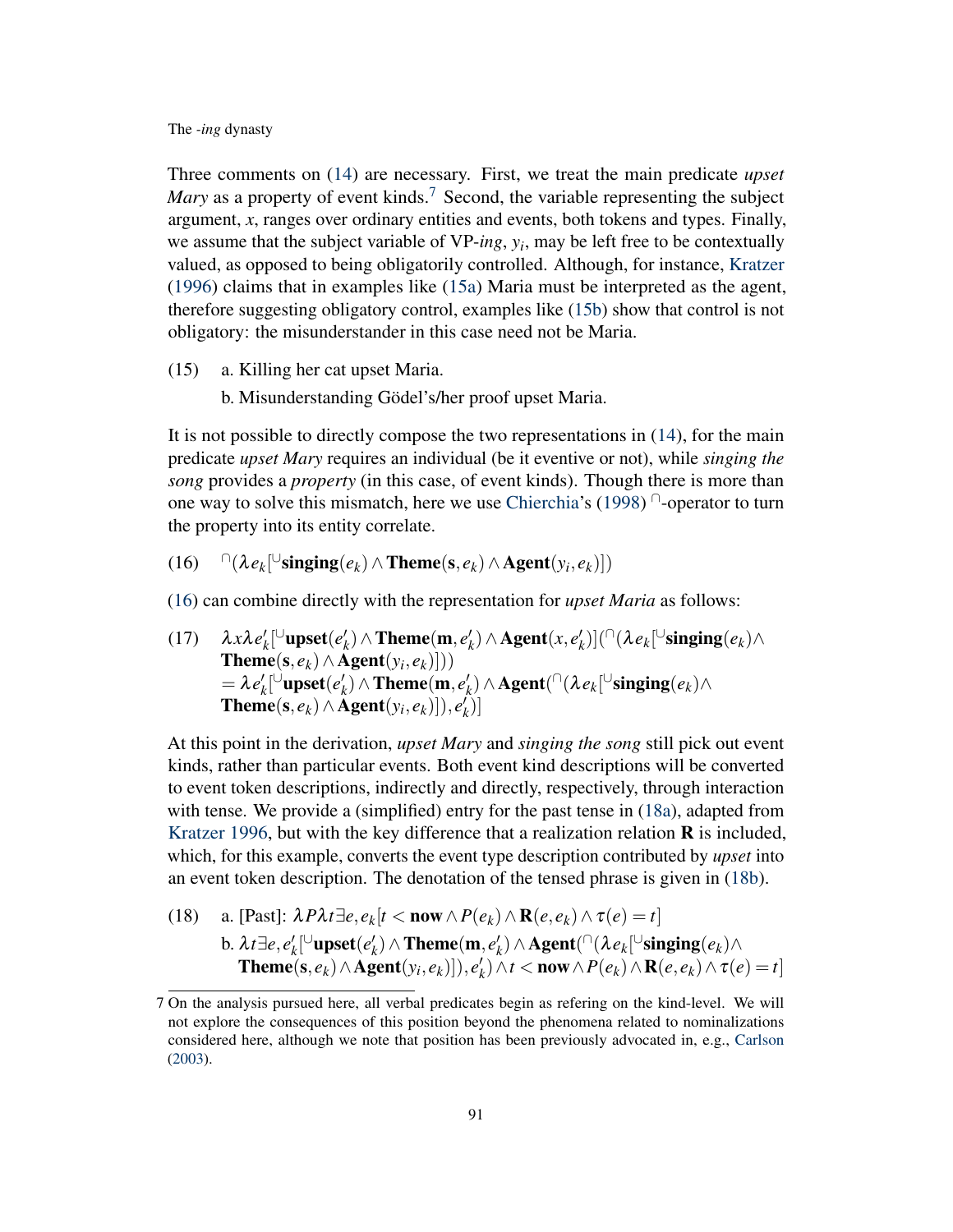While tense directly serves to introduce the event token argument we associate with the main predicate, it does not directly affect the *-ing* form subject. Rather, the entailment of an event token for the *-ing* form follows from the fact that the upsetting event must have been caused by a particular, in the same way that assertions involving explicit kind terms, such as [\(19\)](#page-10-0), often entail propositions about tokens of the kind, due to the interaction of the lexical entailments of the main predicate with tense (see, e.g., [Carlson](#page-17-1) [1977](#page-17-1) for discussion).

<span id="page-10-0"></span>(19) That kind of singing upset Maria.

This analysis predicts that if the VP-*ing* combines with a predicate that does not entail anything about tokens of the kind, then it will retain its kind-level interpretation. Examples such as [\(13b\)](#page-8-4), above, confirm this prediction. In this case, the property of being a patriotic duty can be ascribed to a kind of event without entailing the existence of any particular event: The duty to sing may remain unfulfilled, despite one's obligation.<sup>[8](#page-0-4)</sup>

(20) duty $( \bigcap (\lambda e_k [\bigcup \text{singing}(e_k) \land \text{Thene}(s, e_k) \land \text{Agent}(y_i, e_k)]))$ 

On our analysis, ACC-*ing* constructions work exactly analogously to VP-*ing*. The only difference is that the subject of the *-ing* form is overtly, rather than contextually, saturated, as illustrated in  $(21)$ :

<span id="page-10-1"></span>(21) a. Jim singing the song

b.  $\lambda$ *y* $\lambda$ *e*<sub>k</sub>[singing $(e_k, y, s)$ ](j) =  $\lambda$ *e*<sub>k</sub>[singing $(e_k, j, s)$ ]

ACC-*ing* forms, just like VP-*ing* forms, have either type- or (indirect) token-level reference depending on the predicates with which they combine. As the subject of *upset Maria*, a token event of Jim singing is entailed, while as the complement to a predicate like *talk about*, which does not entail the existence of whatever is discussed, we get no such entailment (see [\(22b\)](#page-10-2)):

- <span id="page-10-2"></span>(22) a. Jim singing the song upset Maria.
	- b. She told him to come see her on Friday and they'd talk about him running the bar once a week... [Adapted from COCA ]

As a final note, we should point out that our analysis does not exclude the possibility that some strings consisting of an accusative DP followed by an *-ing* form might constitute small clauses rather than VPs, if there should be a syntactic argument for maintaining such structures alongside those discussed here. However, we will not pursue this possibility further here.

<sup>8</sup> Though as spelled out here, this representation entails that singing the song is some contextuallydetermined individual's duty, we see no reason why we could not generalize the  $\theta$  operator so that it would bind off arbitrarily many arguments, for a more transparently generic interpretation.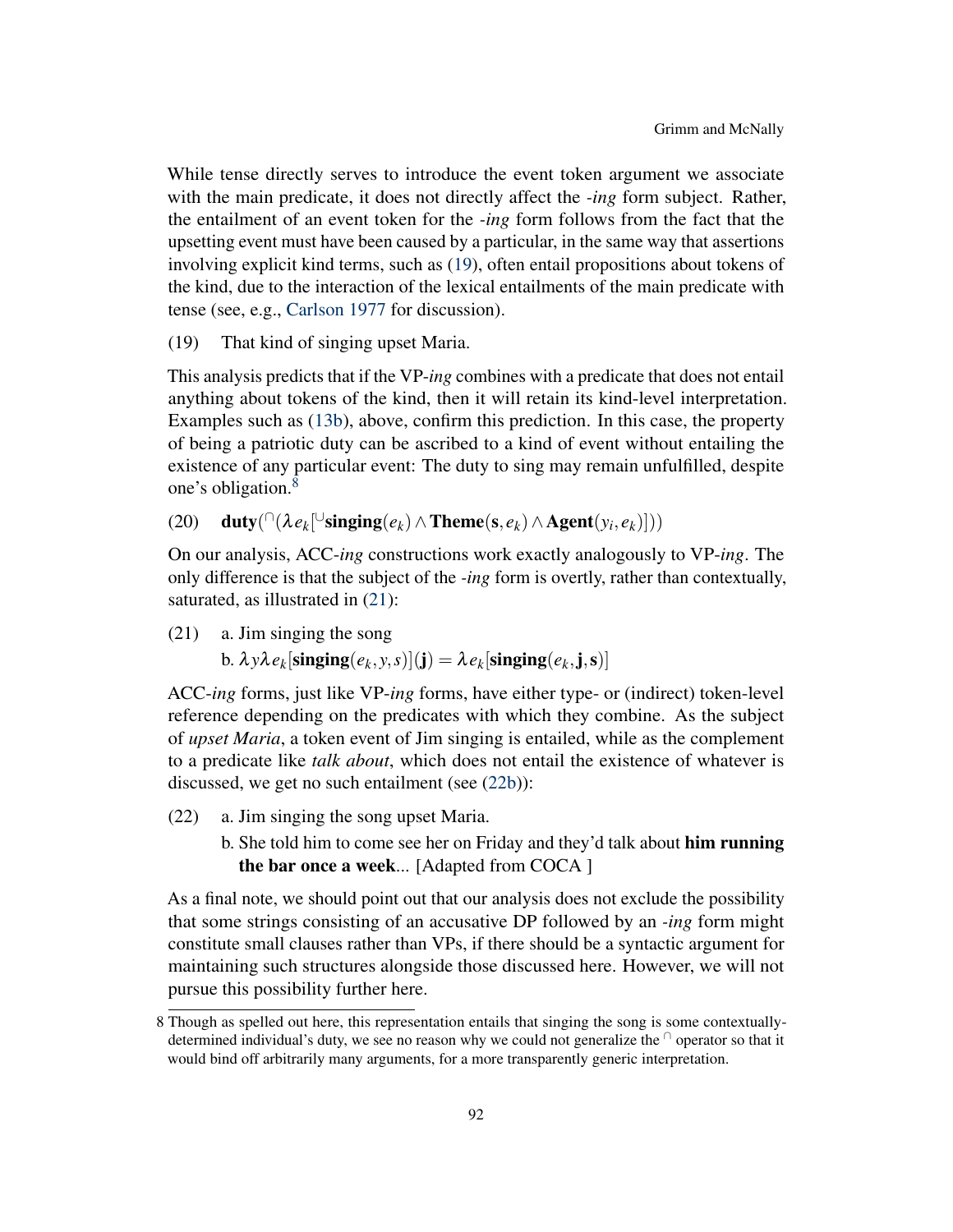### <span id="page-11-0"></span>3.3.2 Instantiation via D

We now turn to the final structures in which verbal *-ing* forms appear. The first of these is POSS-*ing*. It has been argued by various researchers (e.g., [Abney](#page-17-0) [1987,](#page-17-0) [Pullum](#page-19-8) [1991\)](#page-19-8) that POSS-*ing* has the internal structure of a VP and the external syntax of a possessive nominal. We follow this lead here. As verbal *-ing* forms without a saturated subject denote a relation between the subject denotation and an event kind, we can straightforwardly apply the semantics proposed in [Barker](#page-17-4) [1995](#page-17-4) for possessives whose possessee is relational, such as, on his analysis, the noun *father*. [9](#page-0-4) Barker proposed a lexical possession relation, given in [\(23a\)](#page-11-1), alongside the extrinsic possession relation we used for POSS-*ing*of, which simply passes up the relation contributed by the possessee and allows the possessor phrase to saturate one of the participants in the relation, while the referent of the entire possessive construction saturates the other.

<span id="page-11-1"></span>(23) a.  $\varnothing_{\text{[poss']}}$ :  $\lambda R[R]$ b.  $[p' \emptyset_{[poss']}[v_P \text{ taking the leaves}]]$ :  $\lambda x \lambda e_k$ <sup>[ $\cup$ </sup>raking $(e_k) \wedge$ Theme $(1, e_k) \wedge$ Agent $(x, e_k)$ ] c.  $[pP \text{ Jim's}]: \mathbf{j}$ d.  $[{\rm DP}[{\rm DP}]\lim_{s}^{\cdot}]$   $[{\rm NP}]\lim_{s}^{\cdot}]$  [vp raking the leaves]]:  $\lambda \, e_k$ [ $\cup$ raking $(e_k) \wedge$ Theme $(1, e_k) \wedge$ Agent $(j, e_k)$ ]

Thus, on this analysis, POSS-*ing* constructions are fully assimilated to a subcase of non-verbal (relational) possessive. The analysis thus contrasts both with our account of ACC-*ing* as well as with previous analyses of POSS-*ing* on which the possessor phrase is licensed directly as a kind of subject (e.g., [Vendler](#page-20-4) [1968,](#page-20-4) [Hamm & van](#page-18-10) [Lambalgen](#page-18-10) [2002\)](#page-18-10). This treatment has several consequences.

First, we predict that POSS-*ing*, like all possessives, will carry what [Peters &](#page-19-9) [Westerståhl](#page-19-9) [\(2013\)](#page-19-9) refer to as "possessive existential import." That is, if the relation holds, the possessee must exist. We take this existential import to facilitate the inference of a token event corresponding to the kind contributed by the *-ing* form. Indeed, we find that POSS-*ing* is more resistent to environments where a token event is not entailed than are ACC- $ing$  forms<sup>[10](#page-0-4)</sup>: Contrast the examples in  $(24)$ .

<span id="page-11-2"></span>(24) a. He came to the 49ers in a significant trade with the obvious intent of him becoming the starting quarterback. [COCA]

<sup>9</sup> Recall that we do not share the assumption that nouns can be syntactically relational, though this does not prevent our using the possessive relation as we do below.

<sup>10</sup> See also [Portner](#page-19-3) [\(1992\)](#page-19-3) who considers the ACC-*ing* construction to be indefinite and the POSS-*ing* construction to be definite.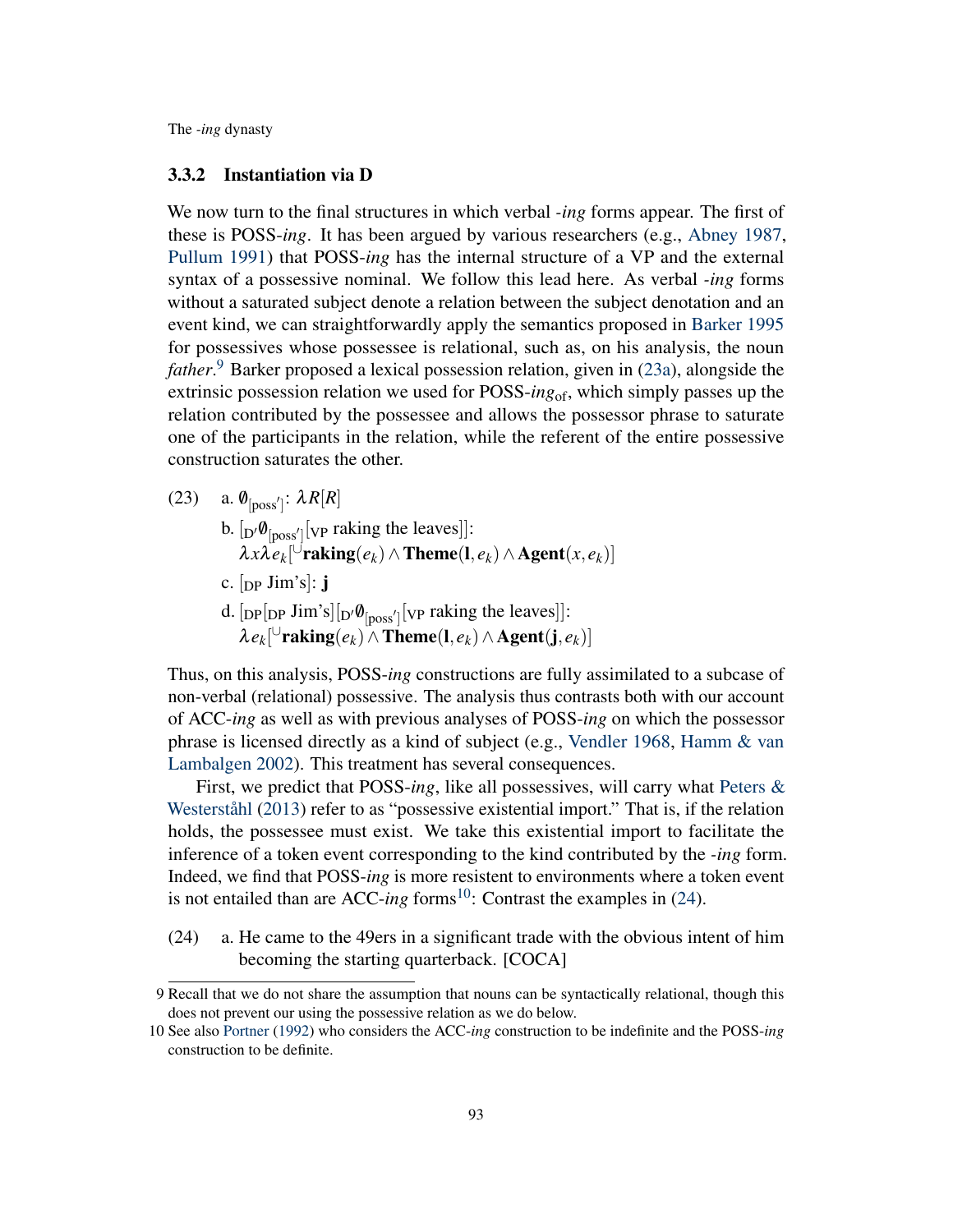b. ??He came to the 49ers in a significant trade with the obvious intent of his becoming the starting quarterback.

Crucially, we expect this possessive existential import to have similar implications for both POSS-*ing* and POSS-*ing*of, in contrast to ACC-*ing*. One indicator that this is correct is the contrast in [\(25\)](#page-12-0). Both of the possessive-marked *-ing* forms in [\(25a\)](#page-12-0) entail that there were children singing, whereas there is no such entailment with the ACC-*ing* form in [\(25b\)](#page-12-1).

- <span id="page-12-1"></span><span id="page-12-0"></span>(25) a. No child's singing (of) the song upset us.
	- b. No child singing the song upset us.

A second consequence of the analysis is that, despite the shared possessive existential import, we nonetheless predict a number of subtle differences between POSS-*ing* and POSS-*ing*of constructions. On the one hand, since we assume that nominal *-ing* is not relational, it combines with Barker's extrinsic  $\phi_{\text{[poss]}}$ , which contributes the contextually-valued relation  $\pi$ . As a result, there is no requirement that the possessor in POSS-*ing*of bear the relation that corresponds to the "subject" participant. Indeed, in examples like [\(26a\)](#page-12-2), the possessor Maria could be either the agent of the reading or simply an attendee or organizer of the reading [\(Kratzer](#page-18-3) [1996\)](#page-18-3). In contrast, as verbal *-ing* is relational, it combines with the lexical possessive  $\varnothing_{\text{[poss']}}$ , which forces resolution of the possessive relation as the external argument of the event; as predicted, the possessor in [\(26b\)](#page-12-3) can only be interpreted as the agent of the reading.

<span id="page-12-3"></span><span id="page-12-2"></span>(26) a. Maria's reading of *Pride & Prejudice*

b. Maria's reading *Pride & Prejudice*

On the other hand, the fact that the possessor combines with a potentially tokendenoting -*ing*of phrase in one case and a type-denoting -*ing* phrase in the other entails that, possessive existential import notwithstanding, POSS-*ing* phrases will be type-denoting, while POSS-*ing*<sub>of</sub> phrases will generally be token-denoting.<sup>[11](#page-0-4)</sup> This distinction will be relevant when we discuss the selectional preferences of different predicates below.

A third consequence of treating POSS-*ing* as a possessive DP with a VP complement is that it predicts that we might find such VPs with other determiners. Perhaps surprisingly, this prediction also turns out to be correct. Though it has long been claimed that examples like [\(27a\)](#page-13-0) are ungrammatical, the literature also includes various mentions of attested examples such as that in [\(27b\)](#page-13-1) [\(Vendler](#page-20-0) [1967,](#page-20-0) p. 131; [Schachter](#page-19-10) [1976;](#page-19-10) [Abney](#page-17-0) [1987;](#page-17-0) [Milsark](#page-19-11) [2005;](#page-19-11) [Pullum](#page-19-8) [1991\)](#page-19-8).

<sup>11</sup> We say "generally" because Number can also create create descriptions of subkinds as well as descriptions of tokens, as shown in [6b.](#page-6-1)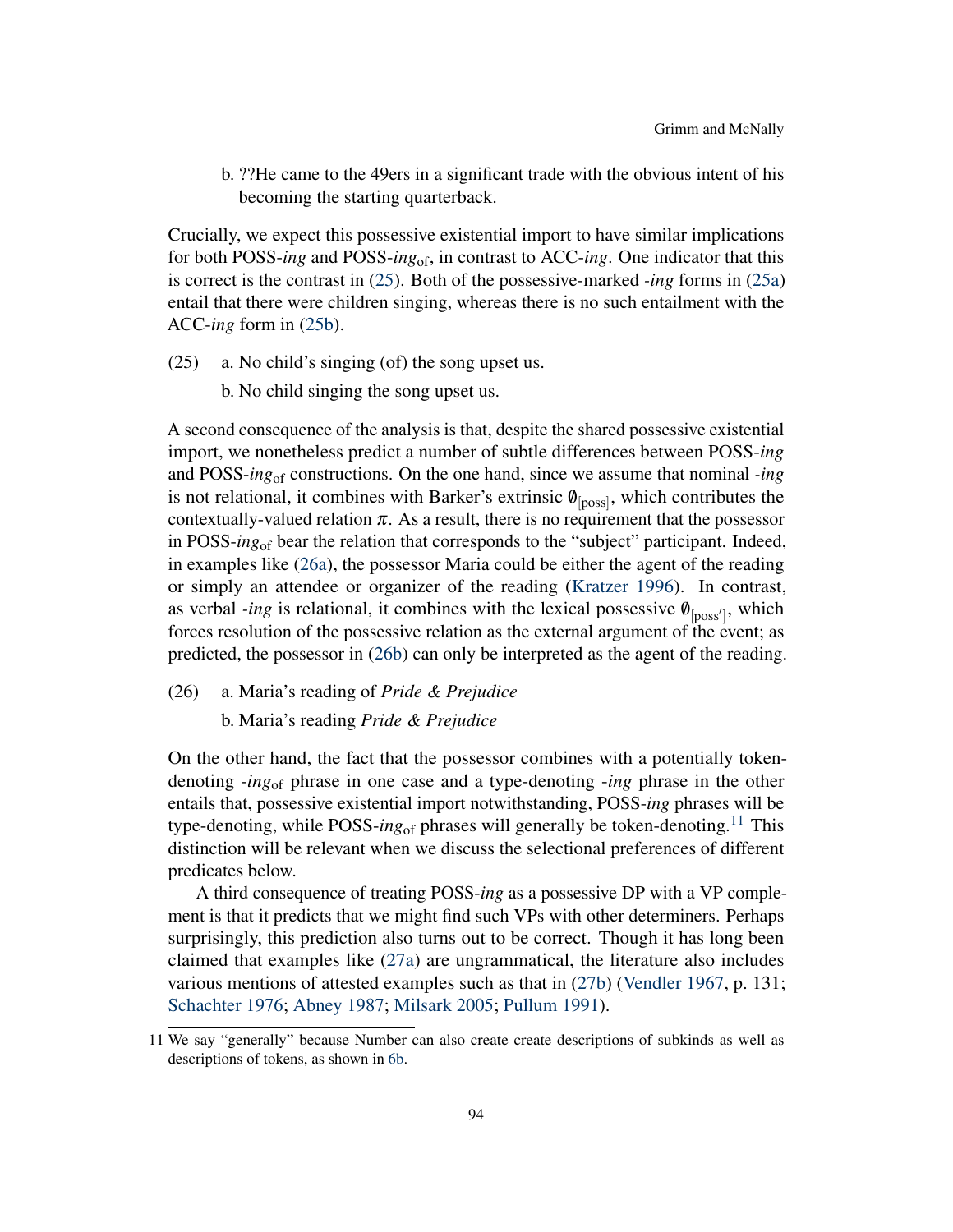- <span id="page-13-1"></span><span id="page-13-0"></span>(27) a. \*the raking the leaves
	- b. I've recently decided to learn how to wear a bit of make-up ... For a "normal" person, it's **the not wearing make-up** that is stressful and prone to judgment. (COCA)

In [Grimm & McNally](#page-18-11) [To appear](#page-18-11) we present an extensive empirical study of this construction, demonstrating its robustness in contemporary English, along with an analysis that uses exactly the same approach to the verbal *-ing* form that we use here for POSS-*ing*. We show that crucial to licensing the construction is appearance in a discourse context where anaphoric reference to an event kind, rather than an event token, is called for.  $12$ 

Finally, the analysis we put forth connects to the early observation of [Vendler](#page-20-0) [\(1967\)](#page-20-0) that the different constructions in [\(1\)](#page-0-0) show preferences as to which predicates they combine with. Vendler observed that certain predicates, which he called "narrow containers" are restricted to nominal *-ing* forms, or in his terms "perfect" nominals, as shown in [\(28\)](#page-13-2). Other predicates, termed "loose containers", are not so restricted, but allow for both nominal as well as verbal *-ing* forms, as shown in [\(29\)](#page-13-3).

<span id="page-13-2"></span>(28) a. The singing/Ed's singing of *La Marseillaise* occurred at midnight.

b. ??Singing/Ed singing/Ed's singing *La Marseillaise* occurred at midnight.

- <span id="page-13-3"></span>(29) a. The singing/Ed's singing of *La Marseillaise* surprised me.
	- b. Singing/Ed singing/Ed's singing *La Marseillaise* surprised me.

The narrow container class also includes *be slow*, *fast*, *sudden*, *gradual* and *prolonged*, all of which predicate some quality that is most naturally ascribed to a token: pragmatically, it is unlikely that all (normal) singings of the Marseillaise occur at midnight or are fast, slow, etc., which is what predication to an event kind would entail. It is therefore unsurprising that such predicates strongly prefer the -*ing*of forms which, as argued above, can be token-event denoting.

Verbal *-ing* forms, in contrast, do not directly supply a token event, and accordingly are not directly compatible with the selectional restrictions of narrow containers. Though we argued above that verbal *-ing* in combination with a main predicate such as *upset* results in an entailed event token, the facility with which

<sup>12</sup> Given the appearance of negation in [\(27b\)](#page-13-1), a few comments are in order, although we cannot treat negation in the context of VP-*ing* constructions in detail here. What is crucial for our purposes is that negation in examples such as [\(27b\)](#page-13-1) is treated as VP-modification rather than sentential-level, as, for instance, in [Kim & Sag](#page-18-12) [2002.](#page-18-12) The intuition is that the negation as used here combines with the rest of the VP to form a description that identifies not merely the complement of some kind of event, but rather something more specific. For example, in the case of not wearing make-up, it should describe something like the state of Robin having a clean face but not, for instance, the event of it raining in Barcelona.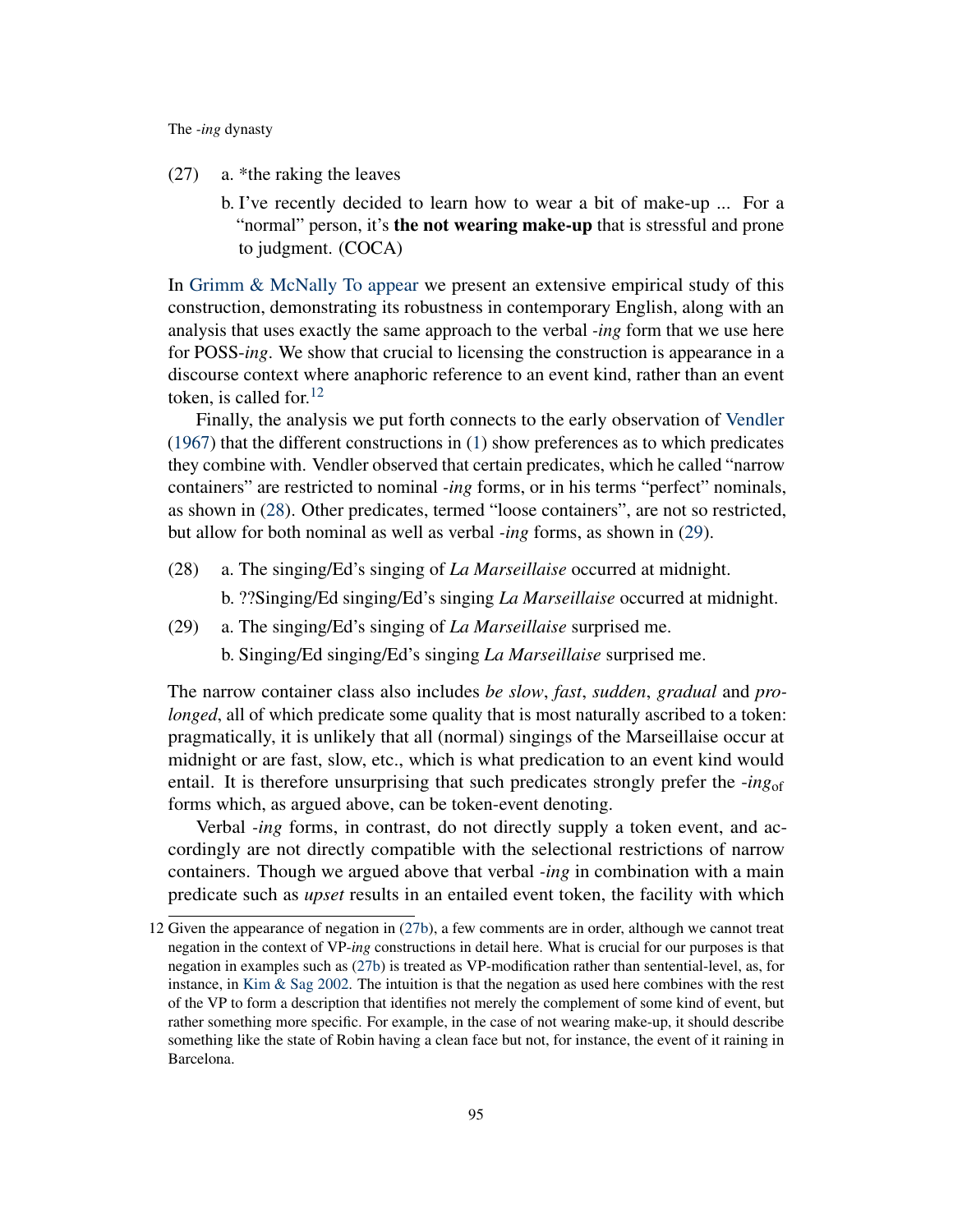any given predicate allows this sort of entailment with a kind-denoting argument is subject to variation. For example, note that a similar restriction to that observed for narrow containers is found with certain predicates of token-level entities, such as *alive* or *dead* in [\(30\)](#page-14-0).

<span id="page-14-0"></span>(30) a. That animal is alive/dead.

b. ??That kind of animal is alive/dead.

We also note that certain predicates, such as predicative use of *capable* in [\(4\)](#page-3-1), select only event types and thus resist token-denoting nominal *-ing* forms. Other candidates for such contexts are the argument positions governed by nouns such as (*im*)*possibility*, e.g., *the impossibility of* (??*the*) *singing* (??*of*) *the song*.

(31) a. Ed is capable of raking the leaves.

b. ??Ed is capable of the raking of the leaves.

Though we cannot do full justice here to the intricacies of the data, we conclude that our analysis makes promising predictions.

To close this section, we now address a final set of facts accounted for by our particular division of *-ing* forms into nominal and verbal subfamilies, namely the distribution of these forms as free adjuncts.

### 3.3.3 Free adjuncts

We noted in section [2](#page-2-0) that VP-*ing* and ACC-*ing* forms are frequently used as adverbial adjuncts, as in [\(2\)](#page-2-1), repeated here as [\(32\)](#page-14-1), while no other *-ing* forms are.

<span id="page-14-1"></span>(32) He saw Mose squatting by the hearth, breaking up hardtack into a pan.

We treat verbal *-ing* adverbial adjuncts as intersective modifiers of main clause event kind descriptions or alternatively, following [Stump](#page-19-12) [\(1985\)](#page-19-12), as intersective temporal modifiers of tensed clauses. In both cases, the event kind description is eventually linked to a time at which it holds. But if such a description can be truthfully applied at a given time, in most cases there must be an event token instantiating the kind at that time. Thus, we can adapt Stump's analysis and convert VP/ACC*-ing* forms to temporal modifiers in combination with an explicit or implicit temporal adverb. In [\(34\)](#page-15-1) we analyze a simplified version of [\(32\)](#page-14-1), given in [\(33\)](#page-14-2). Here we take the implicit temporal adverb to contribute a default temporal relation of simultaneity, though Stump showed that other relations can be pragmatically induced.

<span id="page-14-2"></span>(33) Mose smiled, blushing.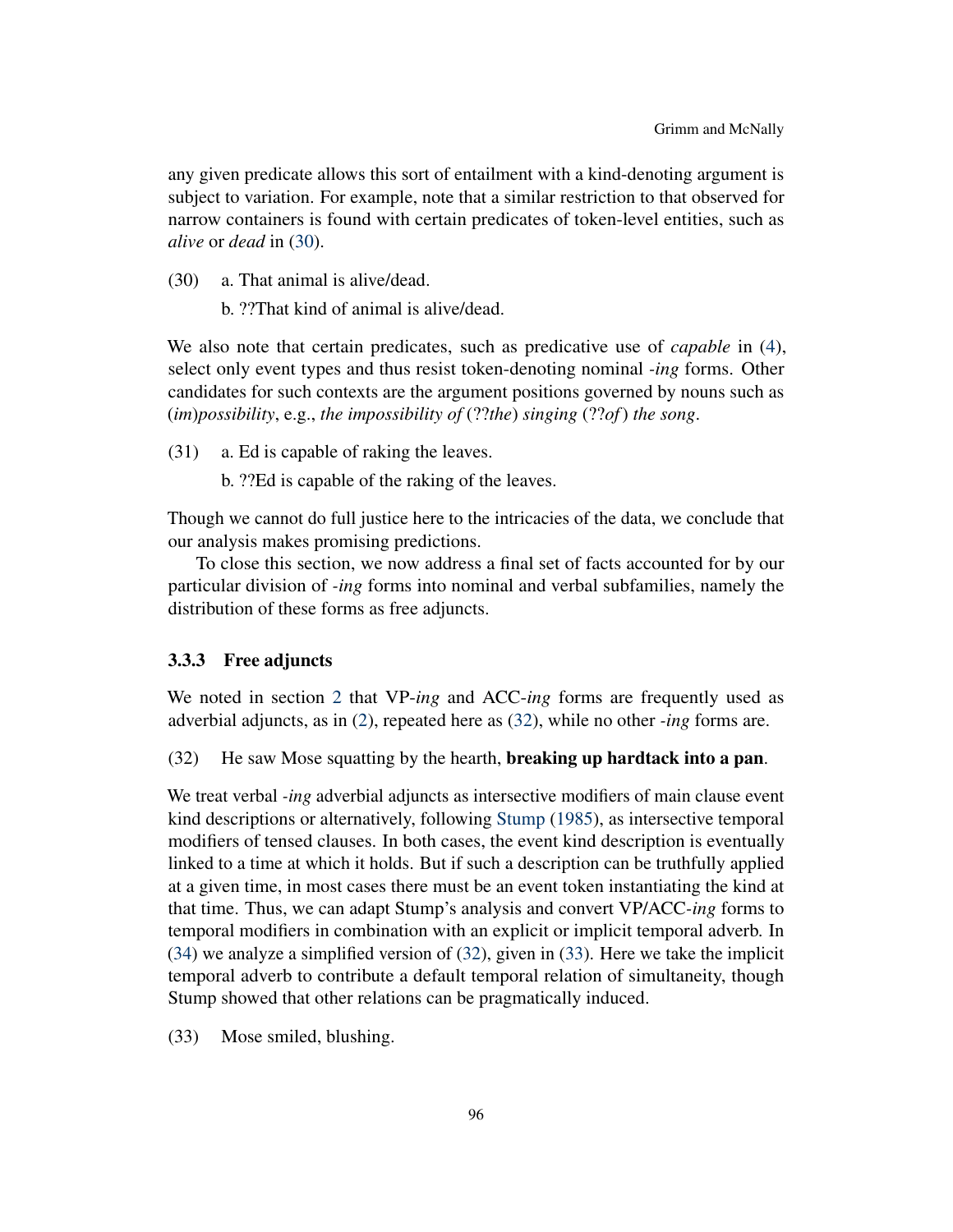<span id="page-15-1"></span>(34) a. Advtemp: 
$$
\lambda P_{\langle e_k, t \rangle} \lambda Q_{\langle i, t \rangle} \lambda t \exists t', e, e_k [\mathbf{Adv}(t, t') \wedge P(e_k) \wedge \mathbf{R}(e, e_k)
$$
  
\n $\wedge \tau(e) = t' \wedge Q(t)]$   
\nb. [ $_{\text{Adv}} \emptyset_{[\text{Adv}_{\text{temp}}]} [\text{vp blushing}]]: \lambda Q_{\langle i, t \rangle} \lambda t \exists t', e, e_k [\mathbf{Simul}(t, t')$   
\n $\wedge \text{Ublushing}(e_k) \wedge \mathbf{R}(e, e_k) \wedge \tau(e) = t' \wedge Q(t)]$   
\nc. [<sub>S</sub> Mose smiled]:  $\lambda t \exists e', e'_k [t < \text{now} \wedge \text{Usmile}(e'_k) \wedge \mathbf{R}(e', e'_k) \wedge \tau(e) = t]$   
\nd. [<sub>S</sub> Mose smiled,][ $_{\text{Adv}} \text{blushing}]]: \lambda t \exists t', e, e_k [\mathbf{Simul}(t, t') \wedge \text{Ublushing}(e_k) \wedge \mathbf{R}(e, e_k) \wedge \tau(e) = t' \wedge \exists e', e'_k [t < \text{now} \wedge \text{Usmile}(e'_k) \wedge \mathbf{R}(e', e'_k) \wedge \tau(e') = t]]$ 

The entry for the implicit temporal adverb imposes, in addition to the temporal relation (here simultaneity), a shift from event kinds to event tokens through the realization relation *R*. An immediate consequence of this analysis is that only VP*ing* and ACC-*ing* appear as sentential adjuncts because only they have an unbound

An important goal for future research will be to extend this analysis to cover the full range of overt temporal adverbials, as different adverbials impose different constraints on the type of *-ing* constructions they accept, as shown in [\(35\)](#page-15-2).

event-kind variable that can be temporally anchored as the adverbial requires.

<span id="page-15-2"></span>(35) a. While reading the poem / \*the reading of the poem, ...

b. During the recitation / the reading of the poem, ...

Summarizing, our reconstruction of the family of *-ing* forms divides them fundamentally into those that are based on nominal vs. verbal *-ing*, the former characterized syntactically by taking theme participants in (adjunct) *of*-PPs; the latter, by taking them directly as DPs. Further subdivisions within the family of verbal *-ing* constructions depend on whether the referential properties of the construction are attributable indirectly or directly to tense (VP/ACC-*ing*), or, alternatively, to a determiner (POSS-*ing*, *the*+VP-*ing*). This analysis permits us, among other advantages, to cross-classify for some purposes these latter *-ing* forms with the nominal ones.

### <span id="page-15-0"></span>4 Outlook

Recasting the analysis of *-ing* forms in terms of a contrast between event kinds and event tokens is a shift in perspective from the approaches mentioned in section [1,](#page-0-6) where (token) events are contrasted with propositions or other ontological objects such as states of affairs or fluents. While our analysis largely aligns with others for occurrences of *-ing* forms the denote event tokens, it is notably simpler in using only event kinds as opposed other ontological objects. In addition to its relative parsimony, this reliance on event kinds has two noteworthy implications.

First, it should lead us to expect evidence of event kinds among the nominalization strategies in other languages. Interestingly, recent research on nominalizations in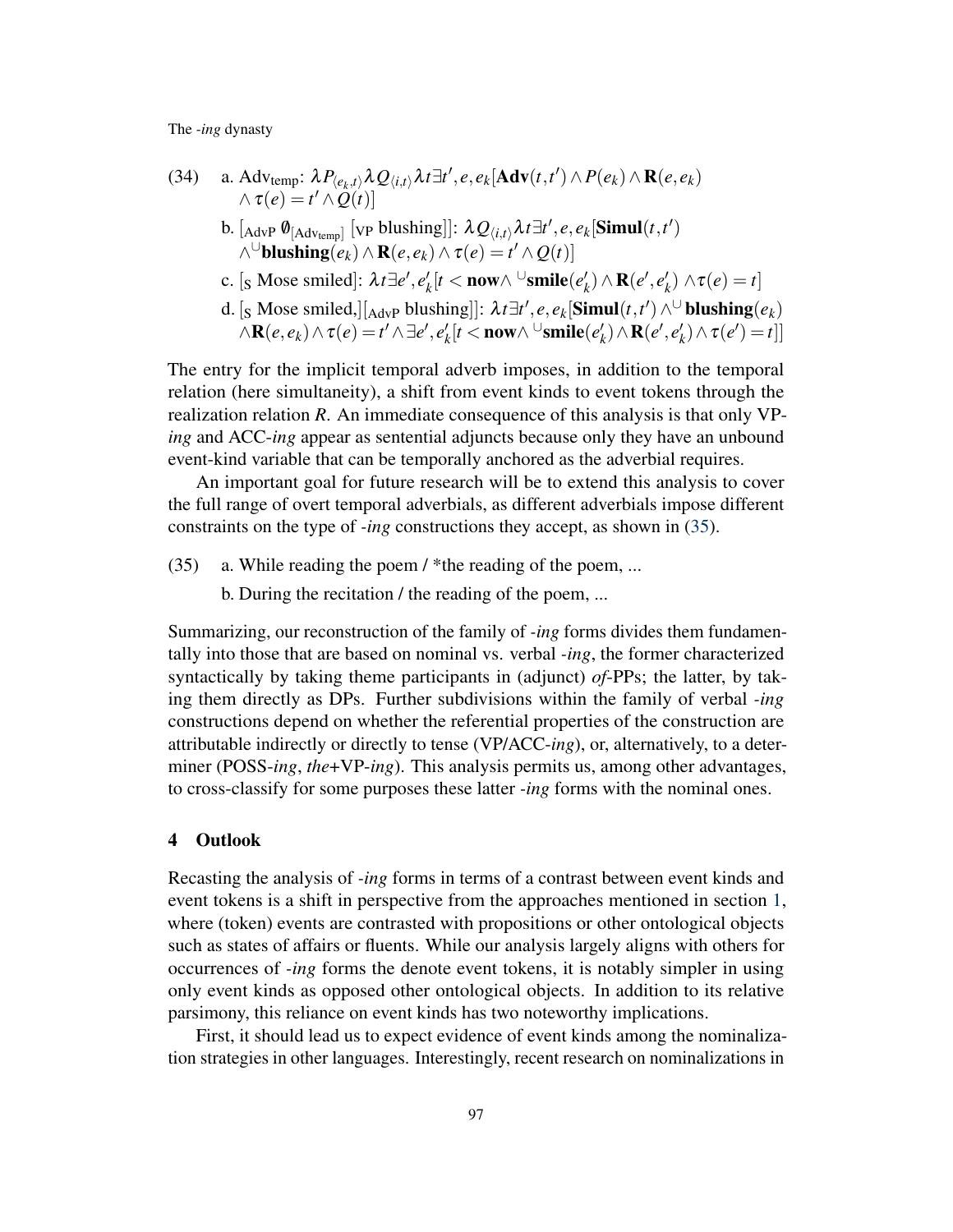two Romance languages provides exactly this sort of evidence. [Shirakowski](#page-19-13) [\(2015\)](#page-19-13) argues that the distinction between event kinds and tokens corresponds to different types of Spanish nominalized infinitive. The Spanish nominalized infinititve comes in nominal and verbal forms, which can be distinguished through familiar criteria: nominal nominalized infinitives take adjectival modification and express event participants through PPs, while verbal nominalized infinitives take adverbial modifiers and express event participants as arguments. Using an acceptability judgement task, Shirakowski shows that verbal nominalized infinitives occur preferably in generic contexts where they refer to an event kind. In contrast, this effect is not found with nominal nominalized infinitives. The examples below, from [Shirakowski](#page-19-13) [2015](#page-19-13) (glosses added), show the verbal nominalized infinitive in a generic and episodic context, respectively, the latter of which is degraded.

- (36) a. A largas distancias el transportar to long distances the transport.INF food alimentos siempre es un reto. always is a challenge 'On long distances, transporting food is always a challenge.'
	- b. ?Los responsables han asegurado que el transportar the authorities have assured that the transport.INF food alimentos ya already is in motion está en marcha.

'The authorities have assured that transporting food is already in progress.'

A similar situation arises in Romanian. [Iordachioaia & Soare](#page-18-13) [\(To appear\)](#page-18-13) discuss a particular type of nominalization, the *nominal supine*, which they argue makes reference to event kinds. The nominal supine is constructed on the past participle form by means of suffixing the definite determiner, which Iordachioaia & Soare argue attaches directly to the verbal form without intervening nominalizing functional morphology (on their analysis, contributed by nP). Romanian also has nominalized infinitives, but these cannot serve as subjects of kind-selecting predicates; only the nominal supine is allowed, as [\(37\)](#page-16-0) demonstrates (adapted from their example (20)).

<span id="page-16-0"></span>(37) Culesul harvest.SUP.the / harvest.INF.the wheat.GEN with hand has disappeared / \*Culegerea grăului cu mâna a dispărut în ziua de azi. in day of today

'Harvesting wheat by hand is extinct nowadays.'

Second, in extending the layered-DP approach to the verbs and providing the latter with deeply similar semantic interpretation, our analysis takes a step towards connecting Zamparelli's proposal to ideas that have circulated for some time in so-called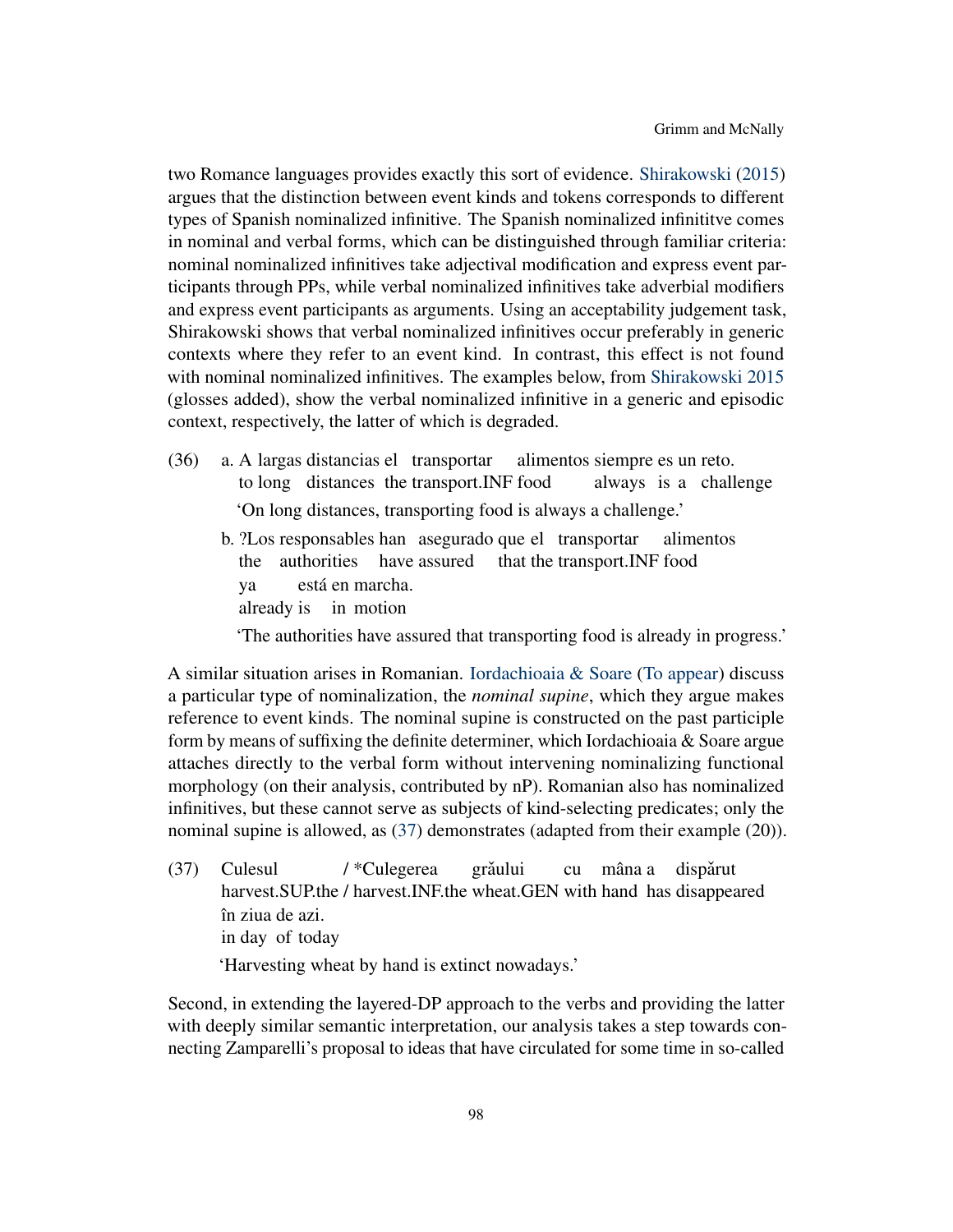"exo-skeletal" approaches to morphosyntax (including Distributed Morphology and certain constructional approaches; see [Borer](#page-17-6) [2003](#page-17-6) for general discussion). Borer draws a fundamental distinction between uncategorized roots and functional linguistic material: roots contribute conceptual content which, in the course of morphosyntactic derivation, is eventually relatable to denotations familiar from formal semantics (see [Potts](#page-19-14) [\(2008\)](#page-19-14) for commentary), though to our knowledge the details of how this happens have not been spelled out.

Despite important differences of detail between our analysis and the analyses of nominalization in these exo-skeletal approaches (see [Newmeyer](#page-19-15) [2009](#page-19-15) for a recent review of the latter), our generalized use of Zamparelli's proposal that nouns denote kinds is clearly reminiscent of the idea that roots contribute conceptual content. Our use of functional material to turn kind-denoting expressions into token-ascribable properties or token-referential expressions can thus be seen as the starting point for a full account of how the link between conceptual content and reference is mediated linguistically.

In addition to its distinct semantic perspective, our analysis also challenges conventional wisdom on the syntax/semantics interface for nominalizations. We maintain maximally simple accounts of nominal argument structure, positing no differences between event and non-event nominals, and of possessive morphology. Perhaps surprisingly, we rescue [Dowty'](#page-18-8)s [\(1989\)](#page-18-8) claim that nouns and verbs differ in their argument structure properties. In future work, we hope to ground this claim in a theory of the differences in the ways in which nouns and verbs are typically used to individuate discourse referents, and in a theory of how arguments and adjuncts contribute to the descriptive content of referential expressions.

### References

- <span id="page-17-0"></span>Abney, Steven. 1987. *The English Noun Phrase in its Sentential Aspect*. Cambridge, MA: MIT, Ph.D dissertation.
- <span id="page-17-3"></span>Alexiadou, Artemis. 2001. *Functional Structure in Nominals*. Amsterdam: John Benjamins.
- <span id="page-17-4"></span>Barker, Chris. 1995. *Possessive Descriptions*. Stanford, CA: CSLI Publications.
- <span id="page-17-2"></span>Barwise, Jon & John Perry. 1983. *Situations and Attitudes*. Cambridge, MA: MIT Press.
- <span id="page-17-6"></span>Borer, Hagit. 2003. Exo-skeletal vs. endo-skeletal explanations. In John Moore & Maria Polinsky (eds.), *The Nature of Explanation in Linguistic Theory*, 31–67. Stanford, CA: CSLI Publications.
- <span id="page-17-1"></span>Carlson, Gregory N. 1977. *Reference to Kinds in English*: University of Massachusetts at Amherst, Ph.D dissertation.
- <span id="page-17-5"></span>Carlson, Gregory N. 2003. Weak indefinites. In Martine Coene & Yves D'Hulst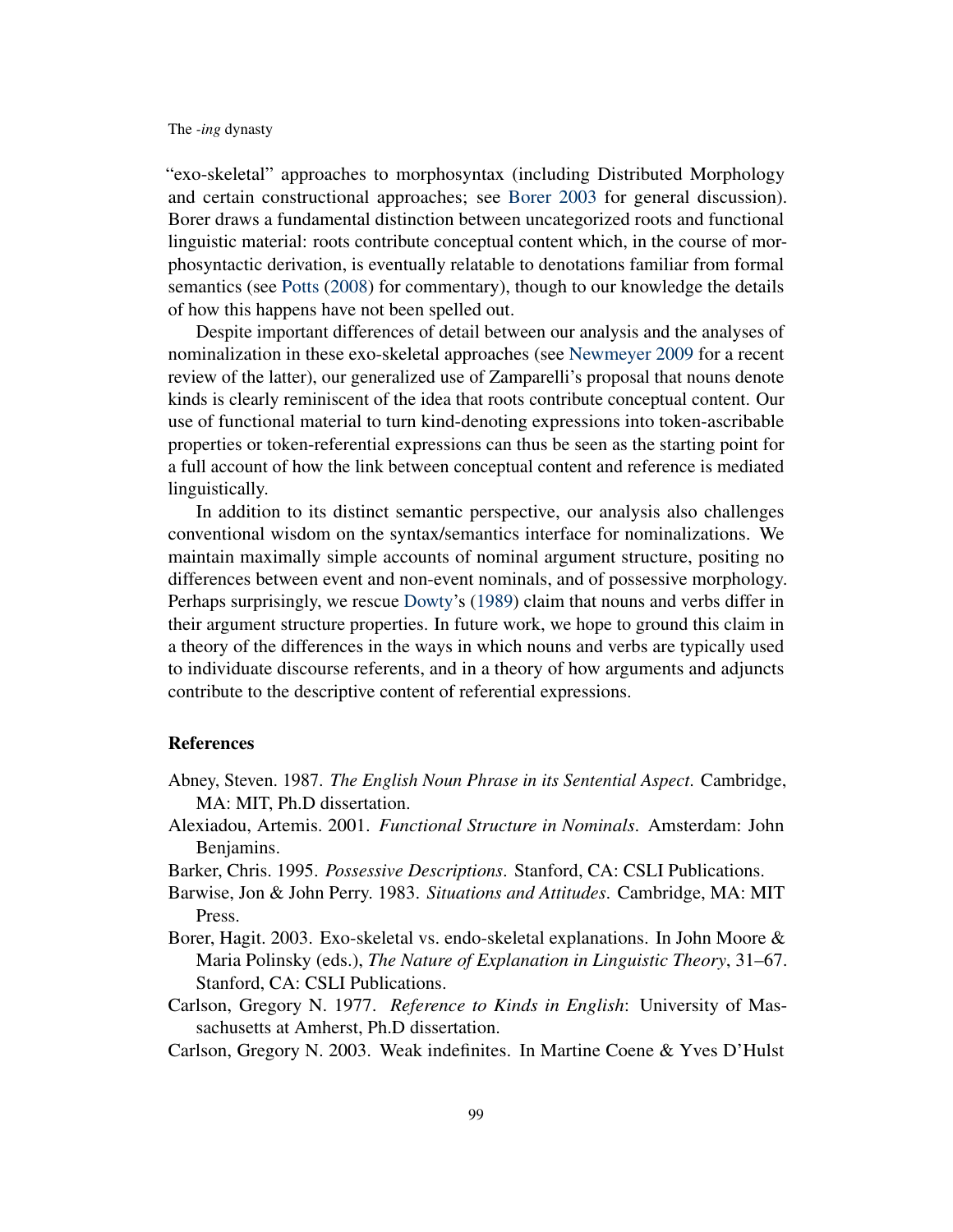(eds.), *From NP to DP: On the Syntax and Pragma-Semantics of Noun Phrases*, vol. 1, 195–210. Benjamins.

- <span id="page-18-9"></span>Chierchia, Gennaro. 1998. Reference to kinds across languages. *Natural Language Semantics* 6. 339–405.
- <span id="page-18-0"></span>Chomsky, Noam. 1970. Remarks on nominalization. In Roderick Jacobs & Peter Rosenbaum (eds.), *Readings in English Transformational Grammar*, 184–221. Waltham, MA: Ginn.
- Davies, Mark. 2008. The Corpus of Contemporary American English: 450 million words, 1990-present. Available online at http://corpus.byu.edu/coca/.
- <span id="page-18-8"></span>Dowty, David. 1989. On the semantic content of the notion 'thematic role'. In Gennaro Chierchia, Barbara Partee & Raymond Turner (eds.), *Properties, Types, and Meaning, II*, 69–129. Dordrecht: Kluwer.
- <span id="page-18-2"></span>Francis, W. N. & H. Kucera. 1979. Brown corpus manual. Tech. rep. Department of Linguistics, Brown University, Providence, Rhode Island, US http://icame.uib. no/brown/bcm.html.
- <span id="page-18-5"></span>Gehrke, Berit. 2012. Passive states. In Violeta Demonte & Louise McNally (eds.), *Telicity, Change, and State: A Cross-Categorial View of Event Structure*, Oxford University Press: Oxford.
- <span id="page-18-4"></span>Gehrke, Berit & Louise McNally. 2011. Frequency adjectives and assertions about event types. In Ed Cormany, Satoshi Ito & David Lutz (eds.), *Semantics and Linguistic Theory (SALT) 21*, 180–197. eLanguage.
- <span id="page-18-7"></span>Grimm, Scott & Louise McNally. 2013. No ordered arguments needed for nouns. In Maria Aloni, Michael Franke & Floris Roelofsen (eds.), *Proceedings of the 19th Amsterdam Colloquium*, 123–130. Amsterdam: ILLC.
- <span id="page-18-11"></span>Grimm, Scott & Louise McNally. To appear. *The*+VP*ing* as anaphoric event-type reference. In *West Coast Conference on Formal Linguistics (WCCFL) 33*, Somerville, MA: Cascadilla Proceedings Project.
- <span id="page-18-6"></span>Grimshaw, Jane. 1990. *Argument Structure*. Cambridge, MA: MIT Press.
- <span id="page-18-10"></span>Hamm, Fritz & Michiel van Lambalgen. 2002. Formal foundations for semantic theories of nominalisation. In *ZAS Working Papers in Linguistics 27*, 1–21.
- <span id="page-18-13"></span>Iordachioaia, Gianina & Elena Soare. To appear. Deverbal nominalization with the down operator. Romance Languages and Linguistic Theory: Selected Papers from Going Romance 2013.
- <span id="page-18-12"></span>Kim, Jong-Bok & Ivan A. Sag. 2002. Negation without head-movement. *Natural Language & Linguistic Theory* 20(2). 339–412.
- <span id="page-18-3"></span>Kratzer, Angelika. 1996. Severing the external argument from its verb. In Johan Rooryck & Laurie Zaring (eds.), *Phrase Structure and the Lexicon*, 109–137. Dordrecht: Kluwer.
- <span id="page-18-1"></span>van Lambalgen, Michiel & Fritz Hamm. 2005. *The Proper Treatment of Events*. Oxford and Boston: Blackwell Publishing.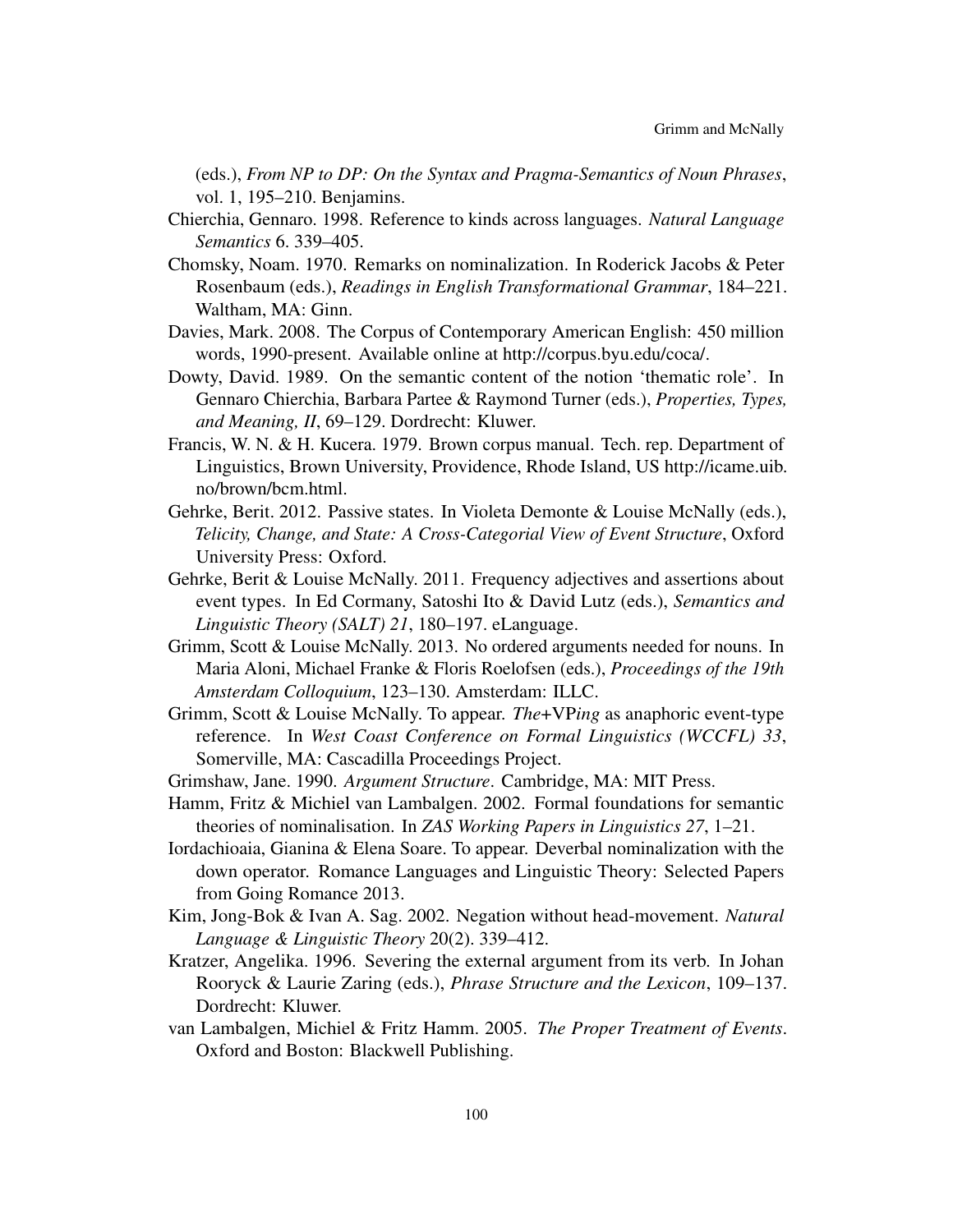- <span id="page-19-4"></span>Landman, Meredith & Marcin Morzycki. 2003. Event-kinds and manner modification. In Nancy Mae Antrim, Grant Goodall, Martha Schulte-Nafeh & Vida Samiian (eds.), *Western Conference in Linguistics (WECOL) 2002*, California State University, Fresno.
- <span id="page-19-0"></span>Lees, Robert B. 1960. *The Grammar of English Nominalizations*. The Hague: Mouton.
- <span id="page-19-1"></span>Marchand, Hans. 1969. Die Ableitung deadjektivischer Verben im Deutschen, Englischen und Französischen. *Indogermanische Forschungen* 74. 155–173.
- <span id="page-19-5"></span>McNally, Louise. 2014. Kinds, descriptions of kinds, concepts, and distributions. Ms., Universitat Pompeu Fabra.
- <span id="page-19-11"></span>Milsark, Gary. 2005. Gerundive nominalizations. In Martin Everaert & Henk van Riemsdijk (eds.), *The Blackwell Companion to Syntax*, 436–458. New York: Blackwell.
- <span id="page-19-15"></span>Newmeyer, Frederick. 2009. Current challenges to the lexicalist hypothesis. In William D. Lewis, Simin Karimi, Heidi Harley & Scott O. Farrer (eds.), *Time and Again: Theoretical Perspectives on Formal Linguistics*, 91–117. Amsterdam: John Benjamins.
- <span id="page-19-7"></span>Partee, Barbara. 1997. Genitives–a case study. In Johan van Benthem & Alice ter Meulen (eds.), *Handbook of Logic and Language*, 464–470. Amsterdam: Elsevier.
- <span id="page-19-6"></span>Payne, John, Rodney Huddleston & Geoffrey K. Pullum. 2010. The distribution and category status of adjectives and adverbs. *Word Structure* 31–81.
- <span id="page-19-9"></span>Peters, Stanley & Dag Westerståhl. 2013. The semantics of possessives. *Language* 89(4).
- <span id="page-19-3"></span>Portner, Paul. 1992. *Situation Theory and the Semantics of Propositional Expressions*: University of Massachusetts at Amherst, Ph.D dissertation.
- <span id="page-19-14"></span>Potts, Christopher. 2008. *Structuring sense, vol. 1: In name only, and: Structuring sense, vol 2: The normal course of events* (review). *Language* 84. 343–369.
- <span id="page-19-8"></span>Pullum, Geoffrey K. 1991. English nominal gerund phrases as noun phrases with verb-phrase heads. *Linguistics* 29. 763–800.
- <span id="page-19-2"></span>Pullum, Geoffrey K. & Arnold M. Zwicky. 1999. Gerund participles and headcomplement inflection conditions. In Peter Collins & David Lee (eds.), *The Clause in English: In Honour of Rodney Huddleston*, 251–271. Amsterdam: John Benjamins.
- <span id="page-19-10"></span>Schachter, Paul. 1976. A nontransformational analysis of gerundive nominals in English. *Linguistic Inquiry* 7. 205–241.
- <span id="page-19-13"></span>Shirakowski, Barbara. 2015. Event denoting nominalized infinitives in spanish. Talk given at JENom6.
- <span id="page-19-12"></span>Stump, Gregory T. 1985. *The Semantic Variability of Absolute Constructions*. Dordrecht: Kluwer.